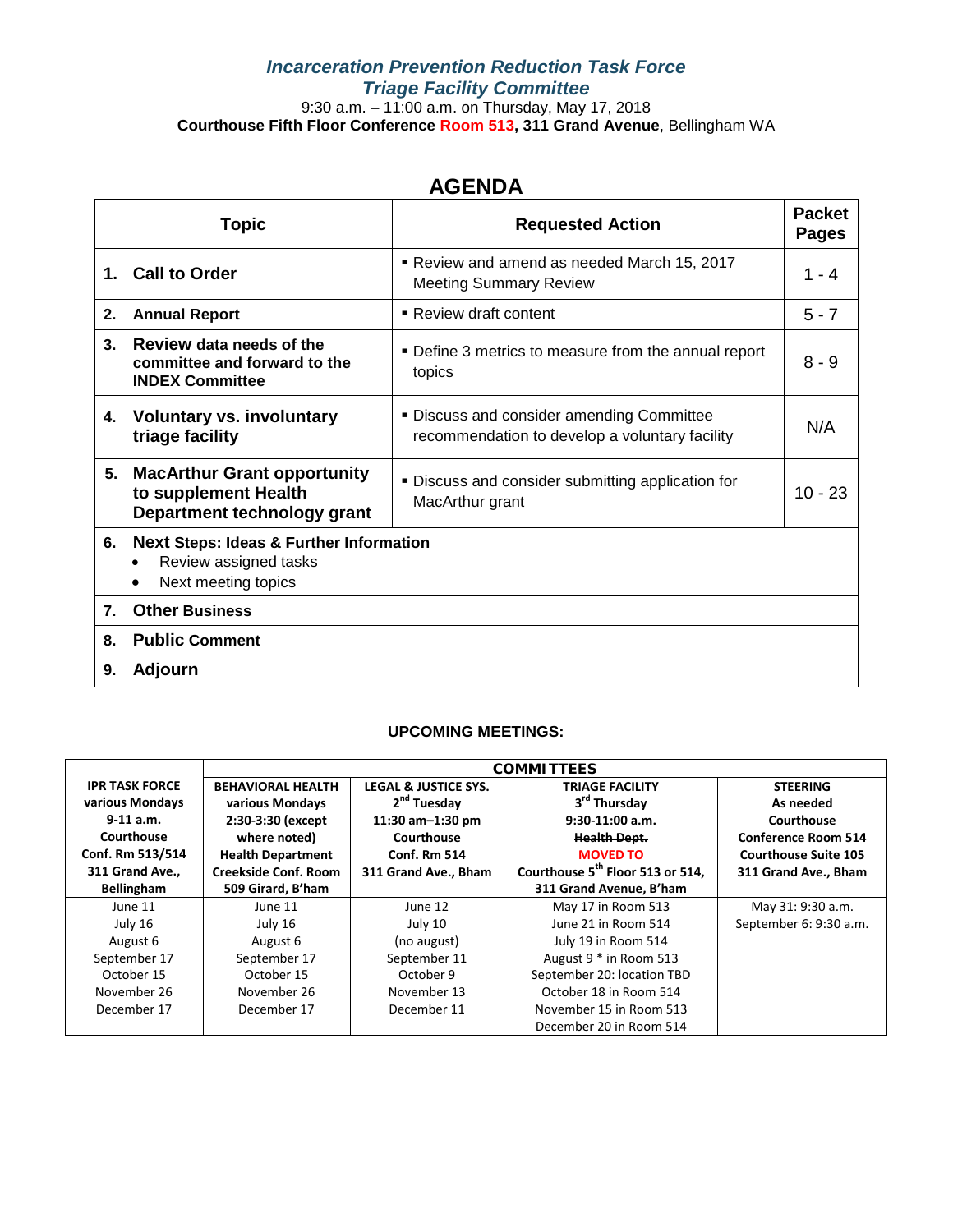### **1. Call To Order**

Committee Chair Chris Phillips called the meeting to order at 9:35 a.m. at the Health Department Creekside Conference Room, 509 Girard Street, Bellingham.

Present: Jill Bernstein, Anne Deacon, Todd Donovan, Jack Hovenier, Chris Phillips, Tyler Schroeder, Jeff Parks, Sandy Whitcutt

### Review February 15, 2018 Meeting Summary

There were no changes

### **2. Draft Priorities and Work Plan**

Phillips referenced the version of the work plan submitted by Anne Deacon (on file) and the committee discussed:

- It's necessary to clarify the role and call out three items: 1. the Committee is working closely with the Administration and Health Department, 2. specific tasks, and 3. identify other necessary services for success at the Task Force and advocate for those through the Task Force
- Supporting the Health Department's past work without making a unilateral statement that they support future work
- Communicating and collaborating, but not coordinating, with the Behavioral Health Advisory Committee due to their different roles
- Ensuring that the Triage Facility Committee doesn't go in a direction that isn't going anywhere
- Advocating for housing and the need for the continuum of care
- Creating a process for feedback, evaluation, and monitoring
- Communication and marketing to the community in the long-term
- Policy, oversight, and engagement versus department operational responsibilities
- The IPRTF Behavioral Health Committee prioritized front- and back-door services:
	- o Make sure behavioral health programs are in place to defer people to the triage center as much as possible
	- o Make sure there are as many options as possible for continued support when someone leaves the triage center
- Reviewing the committee structure once the new triage facility is operational
- Including outreach and engagement strategies in the contracts with the providers as part of the work they do for operating the facility
- It falls on the Task Force to get the word out to the community about what the County is doing before the new facility opens
- Engaging with and training law enforcement and first responders in using the facility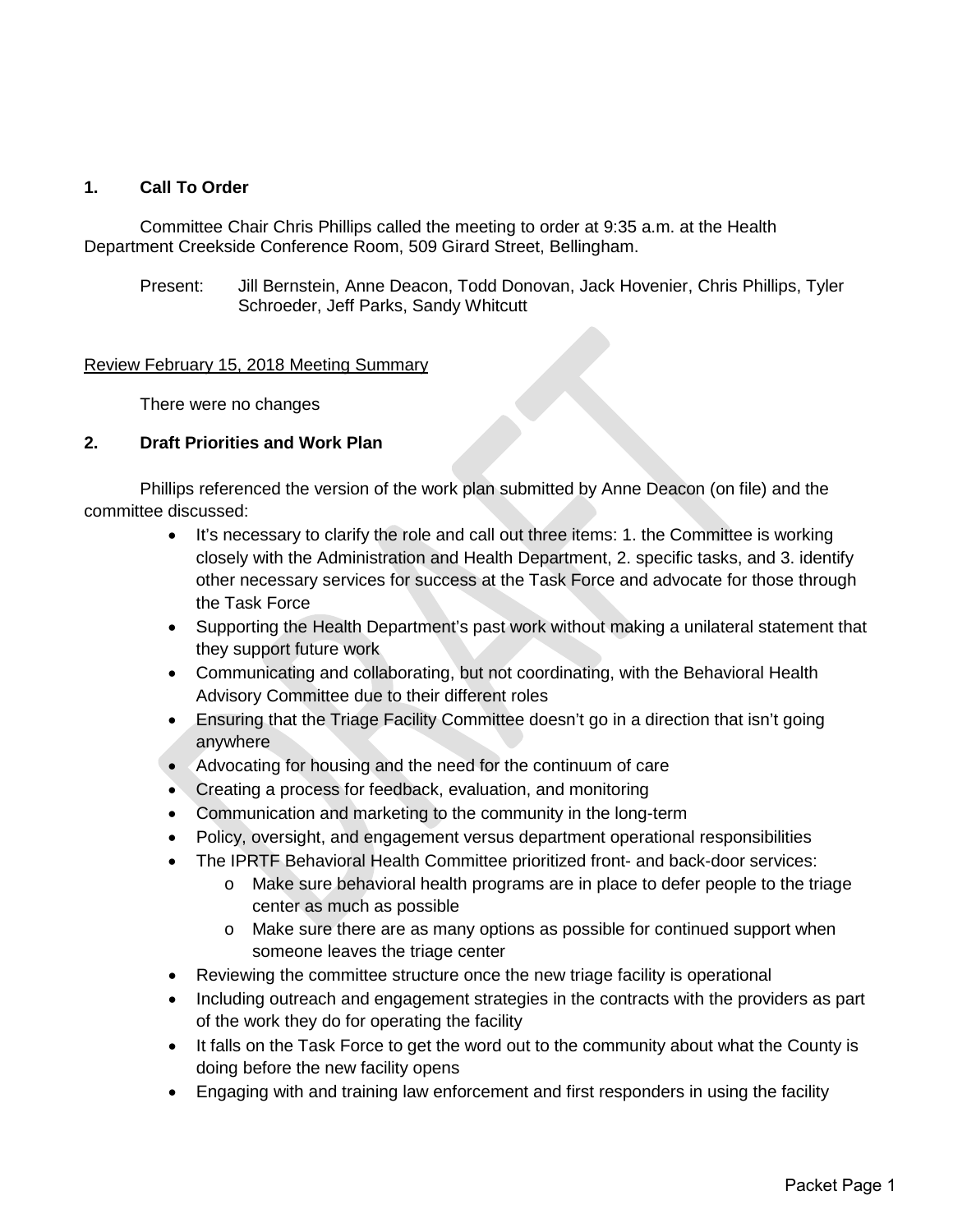Hovenier read the work plan items as amended. The Committee concurred by general consent with the amendments.

### **3. Identify the ideal data needs of the committee**

Deacon submitted and described a handout of triage facility data points (on file) and the committee discussed:

- This list in the handout is high level, and specific data points would come from the list. Those more specific data points will include:
	- o Which law enforcement agencies are and are not using the facility
	- o How many self-referred people enter the facility at the encouragement of law enforcement in lieu of being detained
	- o How well the triage facility works for law enforcement
	- o How and why someone self-referred enters the facility
	- o How long people wait if there's no room at the facility
	- o Does someone enter jail or the emergency room within six months, for example, after discharge from the triage facility
	- o Is someone on Medicaid and, if not, why not
	- o Will the sobering chairs be used for driving under the influence (DUI) arrests that aren't booked into jail.
	- o How many people using the sobering chairs make it to their first appearance before the court
	- o How many people are staying in the triage facility after using the sobering chair
	- o It's necessary to track the data by hour to get accurate data on use
- The number of emergency department referrals to the triage facility should go down when first responders begin going directly to the triage facility
- When people are self-referred, it's actually at the encouragement of friends and family
- The specific data will be refined as they define operating procedures
- Rules for residential treatment facilities (RTFs) according to the State Department of Health that exclude folks with pending level three sex offenses, and some level two sex offenses
- The outcomes to measure are the two goals of the committee:
	- o Diversion from criminal justice and/or hospital
	- o Maximum use of the facility
- Measure the maximum use of the facility will show whether there is a significant need that could justify further diversion opportunities
- Add a goal to stabilize an individual in a less restrictive environment
- They are interested in how many people they're diverting from jail and the emergency department through the intake data from the triage center, emergency department, law enforcement.
- It's preferred that people return to the triage center as needed instead of returning to the jail and/or emergency department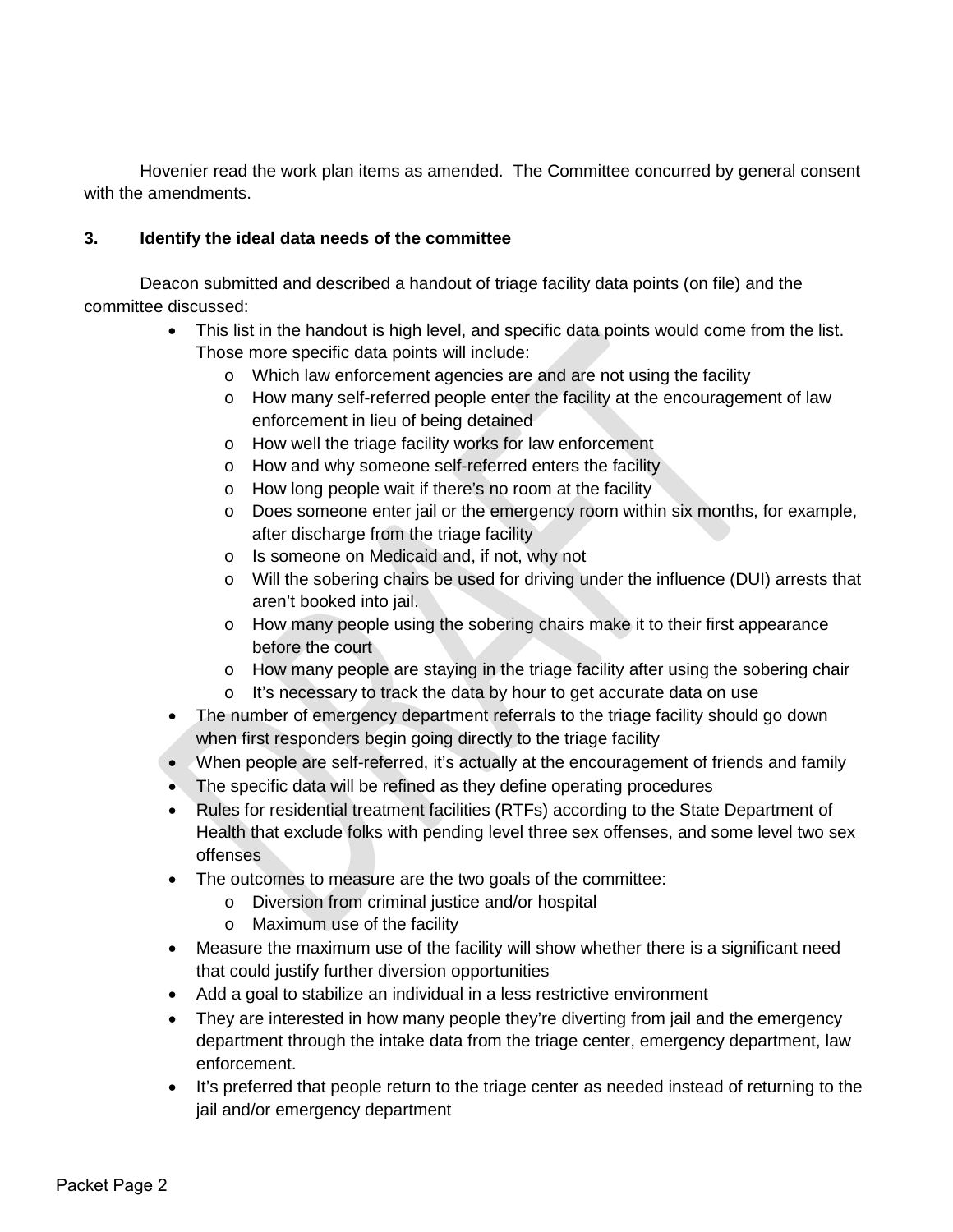- Whether law enforcement can bill Medicaid for drop-offs to the facility
- Consider whether the County, in concert with the managed care organizations (MCOs), could pay the regional Behavioral Health Organization (BHO) to collect all the data as a central repository
- Integrate claims data into the data collection system
- It's necessary to maintain confidentiality while tracking the data

### **4. Update on Triage Facility architectural design & construction budget**

Schroeder reported on the public meeting on the triage facility architectural design options. Option 2, the stand-along facility, is the most feasible. He will make a presentation to the County Council at the next meeting on March 27.

Hovenier moved to that the Triage Facility Committee support the Whatcom County Crisis Triage Center project budget worksheet for option 2. The motion was seconded. The motion carried unanimously.

Deacon stated the actual architectural design is not done, and the building will likely be slightly bigger and more expensive to include more office space and a different configuration for the triage entrance for emergency medical services (EMS) and law enforcement.

The committee discussed expedited permitting and decided it isn't necessary for the this committee, through the motion, to recommend support of option 2 from the full Task Force, which is scheduled after the next County Council meeting.

### **5. Update on Triage Facility funding**

Deacon reported on the Health Department meetings with the managed care organizations (MCOs). The MCOs understand that the County expects cost reimbursement. The requests for proposals (RFPs) are due April 12. Cost reimbursement should be in the MCOs' RFP and ultimately in the State's contracts with the MCOs. The State received letters of support for full funding from the Incarceration Prevention & Reduction Task Force, the County Council, and the County Executive.

### **6. Next Steps: Ideas & Further Information**

Phillips and Deacon will update the data point list and Jill Nixon will update the work plan per today's discussions and submit to the Steering Committee. Schroeder will present the architectural design to the County Council.

### **7. Other Business**

The committee referred to the Legal and Justice Systems Committee the question of whether the law enforcement and prosecutors willing to divert, even upon arrest.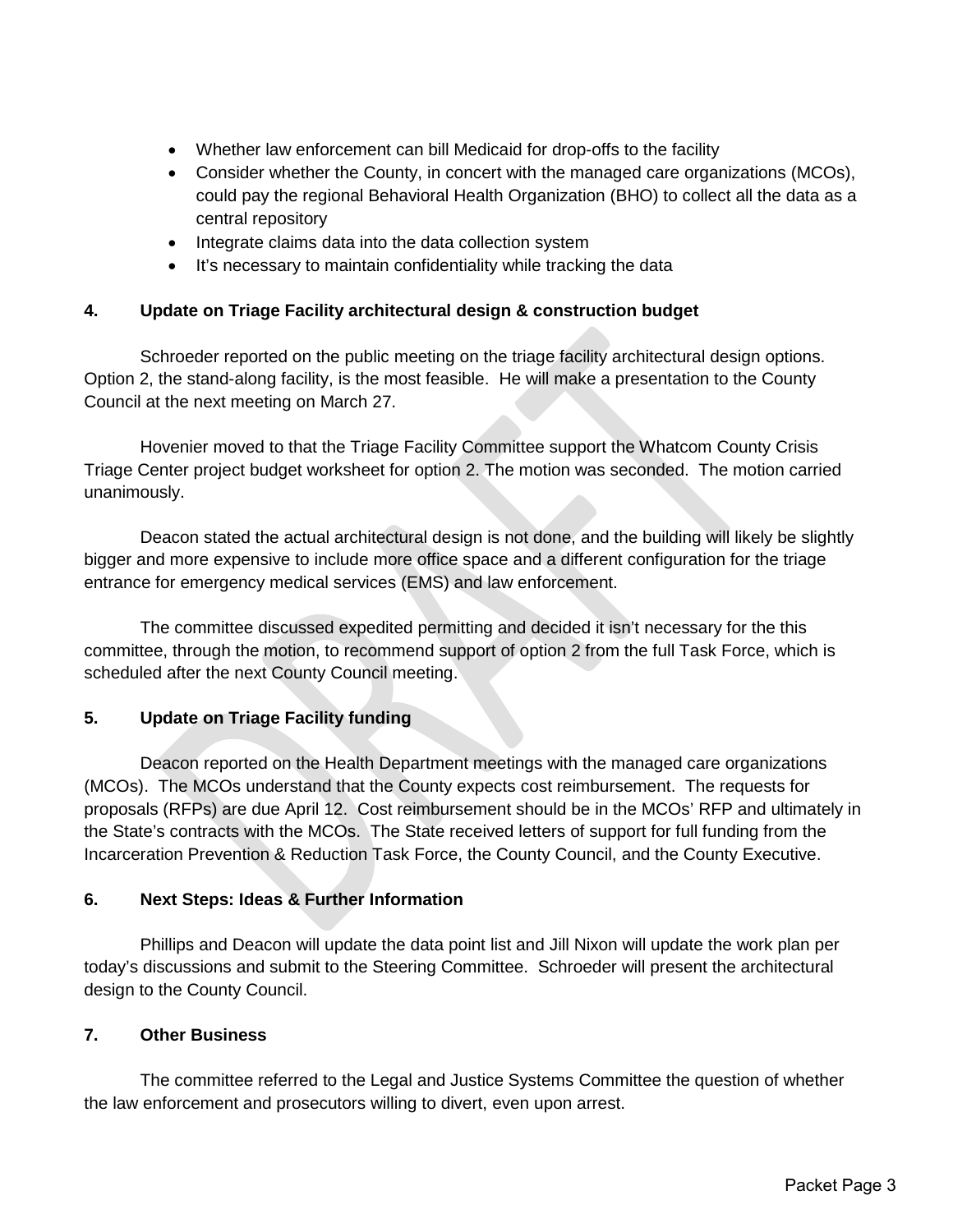### **8. Public Comment**

Jill Bernstein stated they must not lose the plans for sobering chairs in the new facility and their associated data collection details.

### **9. Adjourn**

The meeting adjourned at 10:53 a.m.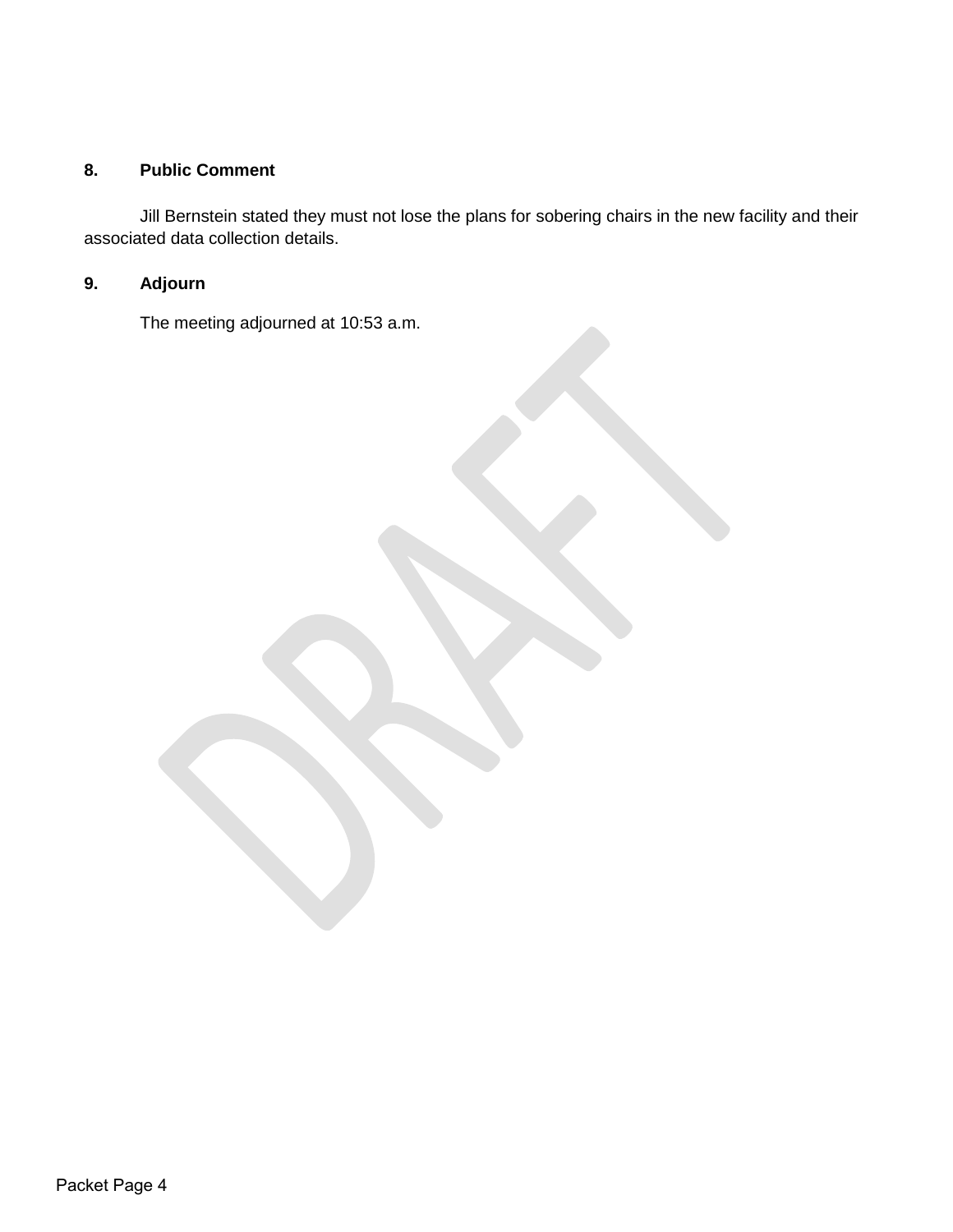### **Triage Crisis Facility Committee Outline**

*County Council Report #4* May 15, 2018

### **CONTEXT:**

Expanding the current Crisis Triage Center is a key priority of the Whatcom County Incarceration Prevention and Reduction Task Force. Increased capacity at the facility will enable law enforcement and healthcare personnel to offer more options to individuals they encounter who have acute behavioral health concerns. The aim is to provide an alternative to incarceration and link people to the appropriate mental health and chemical dependency services. Increased Crisis Triage capacity will also reduce the unnecessary use of costly emergency department services.

### **PROGRESS/ facility planning and construction**

- Capital funds have been secured, \$7 million from the Washington State capital fund, and \$2.5 million from the North Sound Behavioral Health Organization.
- A public meeting was convened by the County in March 2018 to unveil plans and seek public input, particularly from area residents and businesses.
- Council approved the Task Force recommended plan to construct a free-standing building that will house two 16 bed units, for a total of 32 beds.
- County staff have executed contracts with an architectural firm, and work is proceeding to invite construction bids with an anticipated ground breaking in fall 2018 and project completion 12 to 14 months thereafter.

### **PROGRESS/ operational planning**

• *Licensure/ scope of service:* The plan is to develop two 16-bed units joined in one building off a common foyer with a common intake space. One unit will provide mental health crisis stabilization services and the other will provide acute substance detoxification services. Health Department staff are reviewing licensing and certification options for the respective units with the aim of being able to provide the highest level of service needed to accomplish our aim of diverting people from jail and the hospital emergency department.

On the detox side, the Health Department is considering classification as a "Medically Monitored" inpatient detoxification unit. This would be the highest level of care provided, but would not preclude us from providing a lower level of care when indicated. Individuals needing to be in a hospital setting for detox would be those who need "hands on medical management".

On the mental health stabilization side of the building, County staff have determined that it is possible to shift the State certification to "Triage Facility – Involuntary placement" without prohibitively increasing the staffing or facility costs. This would allow us to designate one or two beds as involuntary.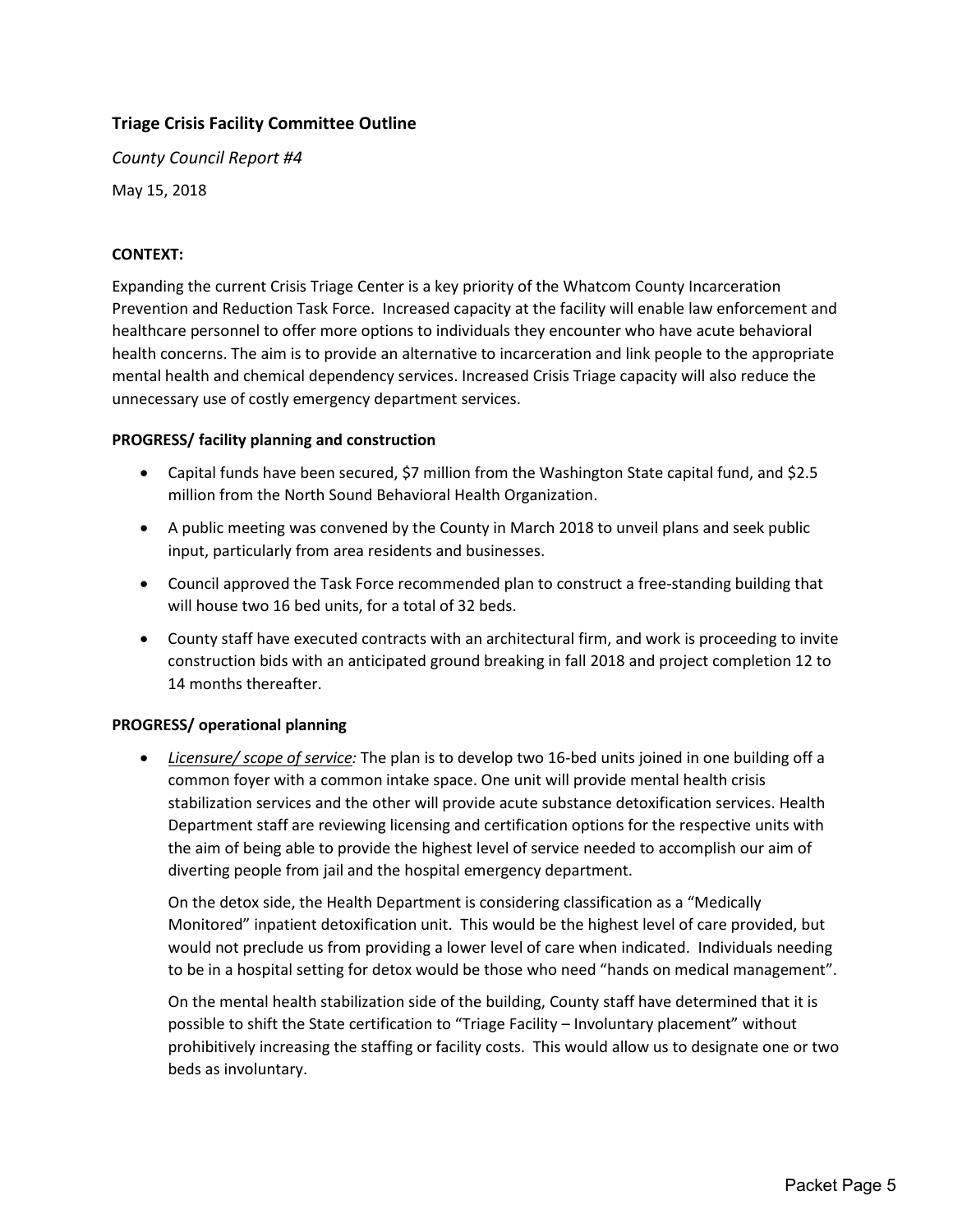• *Financing operations*: In accordance with State legislative mandate, behavioral health and medical financing throughout the State of Washington are being integrated. The North Sound Behavioral Health Organization (BHO) role is shifting, and Medicaid Managed Care Organizations (i.e. Medicaid insurance companies known as MCOs) are becoming the primary vehicle for the purchasing of Medicaid behavioral health services, as well as medical care. Thus, Washington State counties, ours among them, need to nail down how the MCOs plan to reimburse for Crisis Stabilization services.

The County perspective is that cost-based reimbursement (as opposed to fee for service) should be the payment method. Counties are requesting that the State Health Care Authority write this into the MCOs contracts. The State received letters of support for cost-based funding from the Incarceration Prevention & Reduction Task Force, the County Council, and the County Executive.

• *Planning roles*: The County Health Department Human Services staff will be leading the program RFP development and contractor selection. The IPRTF Triage committee will serve as an overview entity linking Triage Center operational planning with the Task Force's overall goals and objectives.

### **PROGRESS/ Continuum of care**

In the Phase III Report to the Council, the Task Force strongly recommended that the County continue to support the development of a continuum of care and noted that the success of the Crisis Triage Facility will be limited without sufficient resources to support individuals once they have stabilized and are ready to be discharged.

As the Triage Center is becoming a reality, the time to start to plan expanded behavioral health services, greater service integration and increased housing is now. Three areas that the Task Force will be considering in the coming months are: 1) Planning for the space that will presumably become available after the current respite program is relocated to the new Triage Center; 2) ensuring service integration between the new GRACE initiative and Triage center operations, and 3) advocating for increased affordable housing development for vulnerable populations.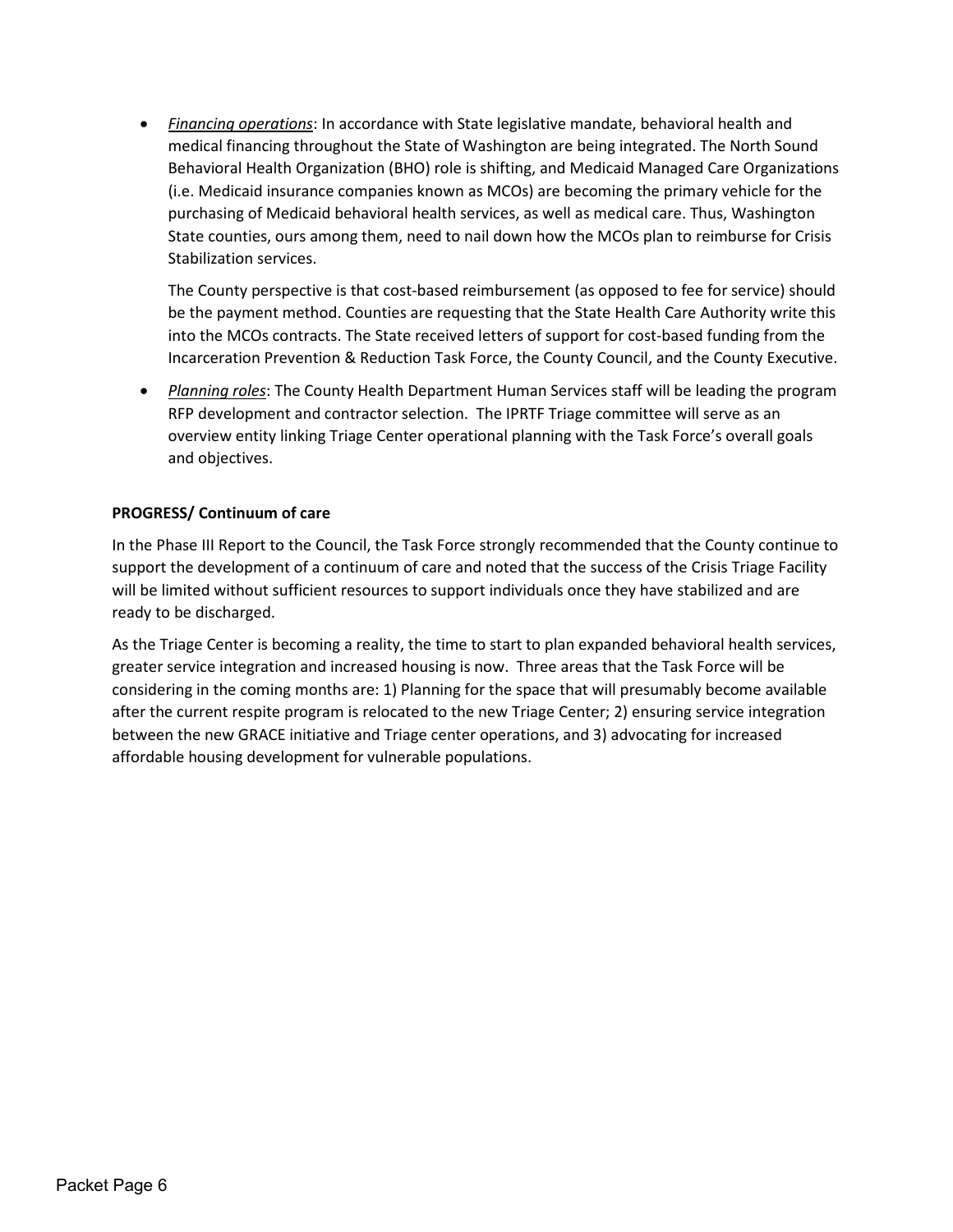| Whatcom County Incarceration Prevention and Reduction Task Force<br>TRIAGE FACILITY COMMITTEE                                                                                                                                                                                                                                                                                                                                                                                                                 |             |               | SHORT-TERM                                                                        | MEDIUM-TERM                                                                                                                              | LONG-TERM                                                 |
|---------------------------------------------------------------------------------------------------------------------------------------------------------------------------------------------------------------------------------------------------------------------------------------------------------------------------------------------------------------------------------------------------------------------------------------------------------------------------------------------------------------|-------------|---------------|-----------------------------------------------------------------------------------|------------------------------------------------------------------------------------------------------------------------------------------|-----------------------------------------------------------|
|                                                                                                                                                                                                                                                                                                                                                                                                                                                                                                               | Responsible | <b>Status</b> | $10$ $11$ $12$<br>$\circ$<br>$\infty$<br>Year <sup>-</sup><br>$\circ$<br>دی<br>4  | $\approx$<br>$10$ 11<br>$\circ$<br>∞<br>Year 2<br>$\circ$<br>د<br>4<br>$\sim$                                                            | 2<br>Ξ<br>₽<br>o<br>∞<br>Year $3 +$<br>$\circ$<br>دی<br>4 |
| programmatically effective and financially sustainable Triage and Crisis Stabilization facility for Whatcom County. The Triage Facility Committee recognizes the value of the work being undertaken by the County's Health as<br>1. With guidance from the Whatcom County Health Department and involvement of other key stakeholders, the Triage Facility Committee supports, plans for, and monitors progress to ensure development of a<br>as Administrative Services Departments, in the following areas: |             |               |                                                                                   |                                                                                                                                          |                                                           |
| Facility design & construction                                                                                                                                                                                                                                                                                                                                                                                                                                                                                | Insert      | Not started   |                                                                                   |                                                                                                                                          |                                                           |
| Securing operational funding                                                                                                                                                                                                                                                                                                                                                                                                                                                                                  | Insert      | Not started   |                                                                                   |                                                                                                                                          |                                                           |
| Program design and RFP development and<br>review                                                                                                                                                                                                                                                                                                                                                                                                                                                              | Insert      | Not started   |                                                                                   |                                                                                                                                          |                                                           |
| Developing operating procedures, outreach,<br>and training                                                                                                                                                                                                                                                                                                                                                                                                                                                    | Insert      | Not started   |                                                                                   |                                                                                                                                          |                                                           |
| Developing progress metrics and outcome<br>measures                                                                                                                                                                                                                                                                                                                                                                                                                                                           | Insert      | Not started   |                                                                                   |                                                                                                                                          |                                                           |
| Ongoing performance management reporting                                                                                                                                                                                                                                                                                                                                                                                                                                                                      | Insert      | Not started   |                                                                                   |                                                                                                                                          |                                                           |
| Other as needed:                                                                                                                                                                                                                                                                                                                                                                                                                                                                                              | Insert      | Not started   |                                                                                   |                                                                                                                                          |                                                           |
| 2. With the aim of ensuring that the Triage Center programming is effectively integrated with new and existing programs, the Triage Facility Committee will collaborate and coordinate its work with the Incarceration Prevent<br>and Reduction Task Force (IPRTF) Behavioral Health Committee and the County Behaviora<br>support the successful operation of the Triage Center, (e.g. service enriched housing) and                                                                                         |             |               | make recommendations to the full Task Force regarding opportunities for advocacy. | I Health Advisory Committee. Specifically, the Triage Facility Committee will identify behavioral health services that will be needed to |                                                           |
| Report from the IPRTF Behavioral Health<br>Committee (monthly)                                                                                                                                                                                                                                                                                                                                                                                                                                                | Insert      | Not started   |                                                                                   |                                                                                                                                          |                                                           |
| Report from the Behavioral Health Advisory<br>Committee (quarterly)                                                                                                                                                                                                                                                                                                                                                                                                                                           | Insert      | Not started   |                                                                                   |                                                                                                                                          |                                                           |
| Use the data collected to inform their<br>conversations                                                                                                                                                                                                                                                                                                                                                                                                                                                       | Insert      | Not started   |                                                                                   |                                                                                                                                          |                                                           |
| Other as needed:                                                                                                                                                                                                                                                                                                                                                                                                                                                                                              | Insert      | Not started   |                                                                                   |                                                                                                                                          |                                                           |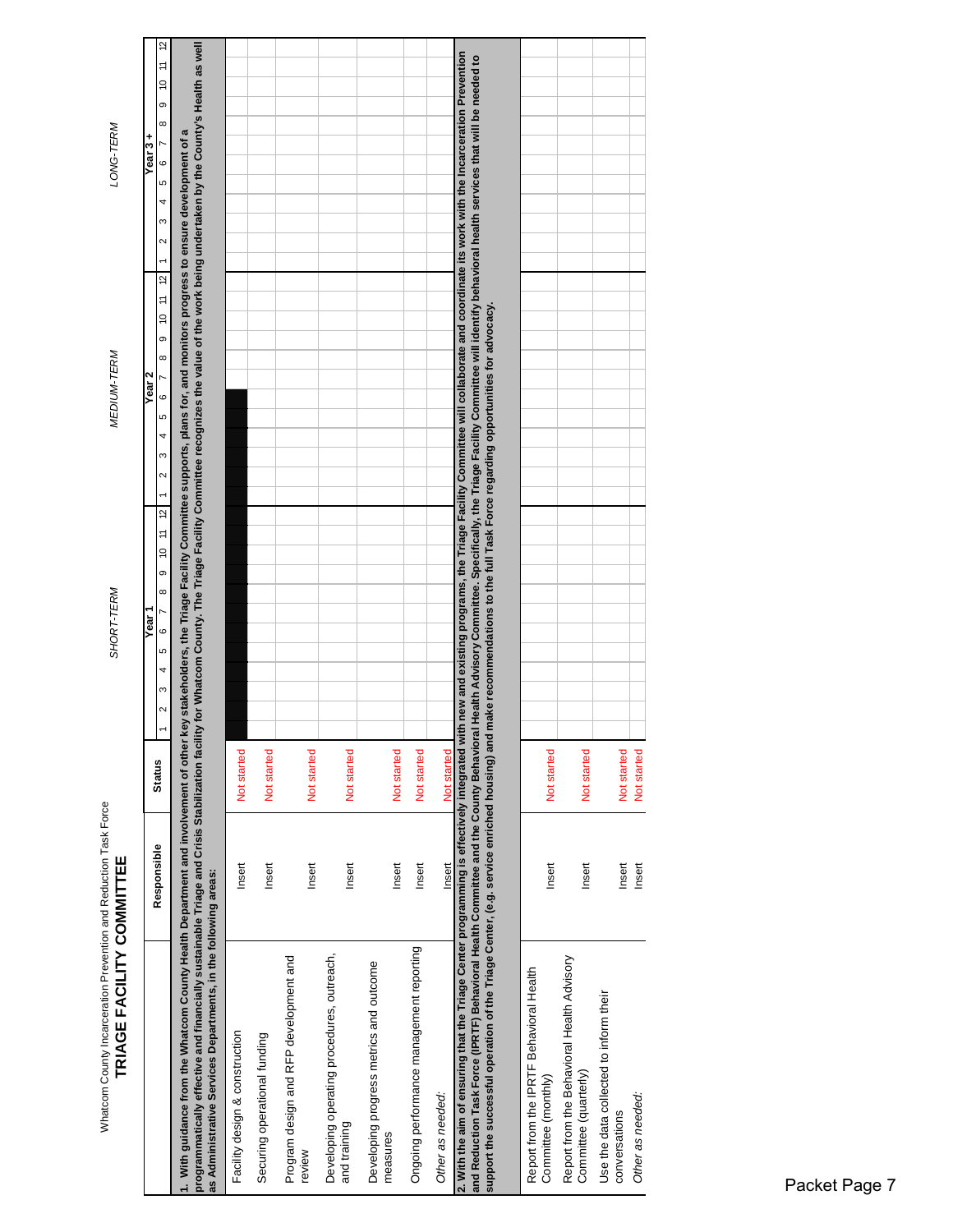### **DATA OUTCOMES, TRENDS, AND ISSUES: Triage Facility Committee:**

| <b>Outcomes to Measure:</b> |   |                                                                                                                                                                                                       |  |
|-----------------------------|---|-------------------------------------------------------------------------------------------------------------------------------------------------------------------------------------------------------|--|
|                             | 1 | Diversion from criminal justice and/or hospital                                                                                                                                                       |  |
|                             | 2 | Maximum use of the facility                                                                                                                                                                           |  |
|                             | 3 | Stabilizing an individual in a less restrictive environment                                                                                                                                           |  |
| Trends to Track:            |   |                                                                                                                                                                                                       |  |
|                             | 1 | Daily Census                                                                                                                                                                                          |  |
|                             | 2 | Number of admissions per unit                                                                                                                                                                         |  |
|                             | 3 | Number of denials                                                                                                                                                                                     |  |
|                             | 4 | Length of Stay                                                                                                                                                                                        |  |
|                             | 5 | Discharge disposition                                                                                                                                                                                 |  |
|                             | 6 |                                                                                                                                                                                                       |  |
|                             |   | 3 Metrics to measure from 3 Annual Report topics (1 metric per topic):                                                                                                                                |  |
|                             | 1 |                                                                                                                                                                                                       |  |
|                             | 2 |                                                                                                                                                                                                       |  |
|                             | 3 |                                                                                                                                                                                                       |  |
| Interoperability Issues:    |   |                                                                                                                                                                                                       |  |
|                             |   | Connect the intake data from the triage center, social services, emergency<br>department and other medical sources, law enforcement, possibly via claims<br>data                                      |  |
|                             |   | Consider whether the County, in concert with the managed care organizations<br>(MCOs), could pay the regional Behavioral Health Organization (BHO) to<br>collect all the data as a central repository |  |
|                             |   | Can law enforcement bill for, and consequently report on, transport data                                                                                                                              |  |

## Triage Facility Data Points

### GOALS of Facility (OUTCOME MEASURES):

- Diversion from criminal justice and/or hospital
- Maximum utilization of facility
- Improved health and wellness of individuals who receive services

### DATA POINTS (INTEROPERABILITY ISSUES/TRENDS):

- 1. Daily census
- 2. # of Admissions per unit
	- A. Referral source
		- 1) Hospital Psych unit step-down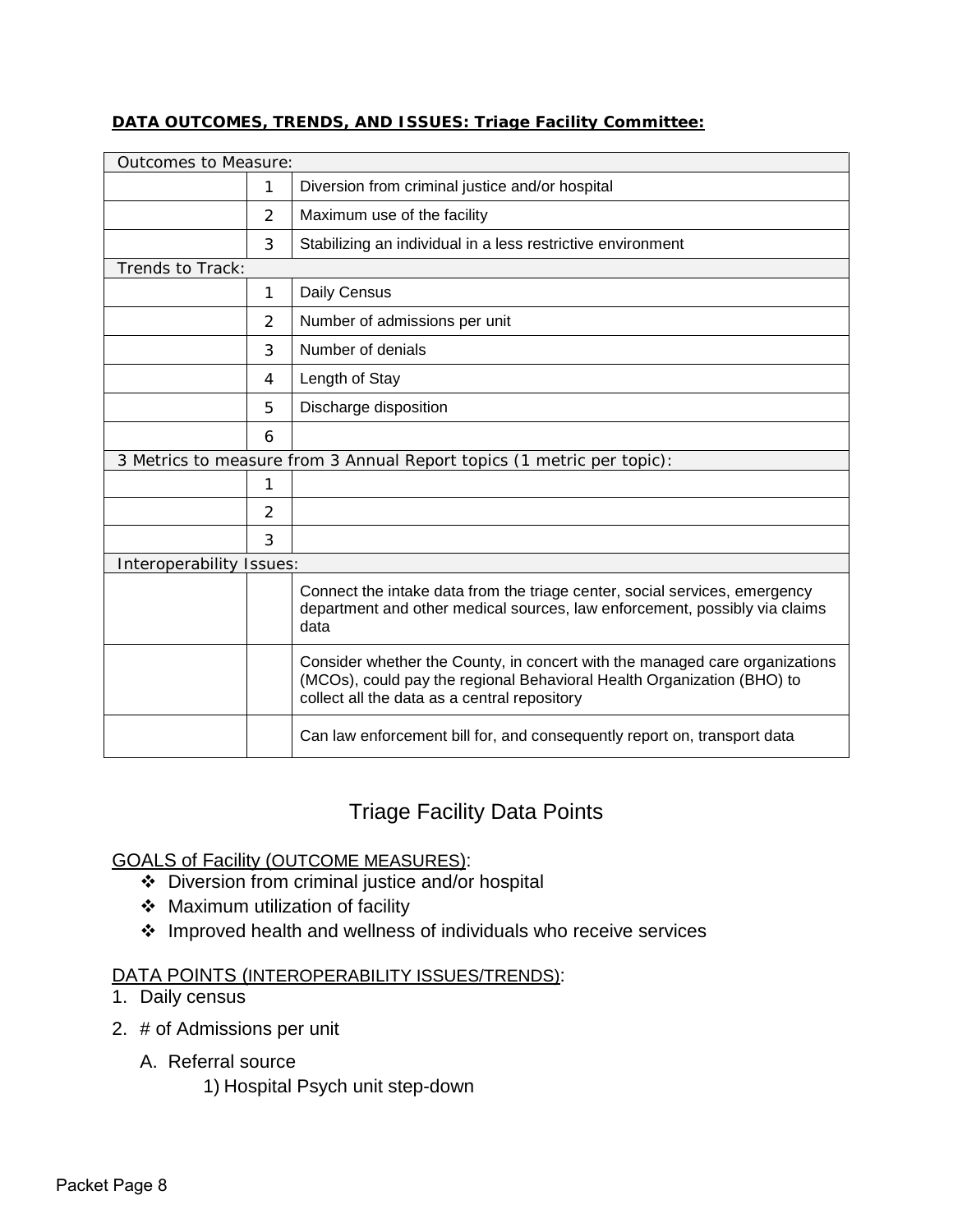- 2) Emergency Department
- 3) EMS drop-off
- 4) Law Enforcement drop-off
- 5) Treatment provider
- 6) Social Service provider (i.e., housing)
- 7) Self
- 3. # of Denials
	- A. Reason for denial
		- 1) No bed capacity
		- 2) Inappropriate referral
			- a. level of care not required (not acute enough)
			- b. higher level of care required
			- c. inability of unit to manage behaviors that pose a significant risk of harm to others
- 4. Length of Stay (and specify program)
- 5. Discharge disposition
	- A. Transferred
		- 1) to in-patient treatment setting (MH or SUD)
		- 2) to out-patient treatment provider (MH or SUD)
		- 3) back to community treatment provider
		- 4) to higher level of medical care
	- B. Left against clinical/medical advice

OTHER:

- C. Medication Assisted Treatment initiated and connected to ongoing provider
- D. Housing status upon discharge
	- 1) Return to homelessness
	- 2) Return to home with no further treatment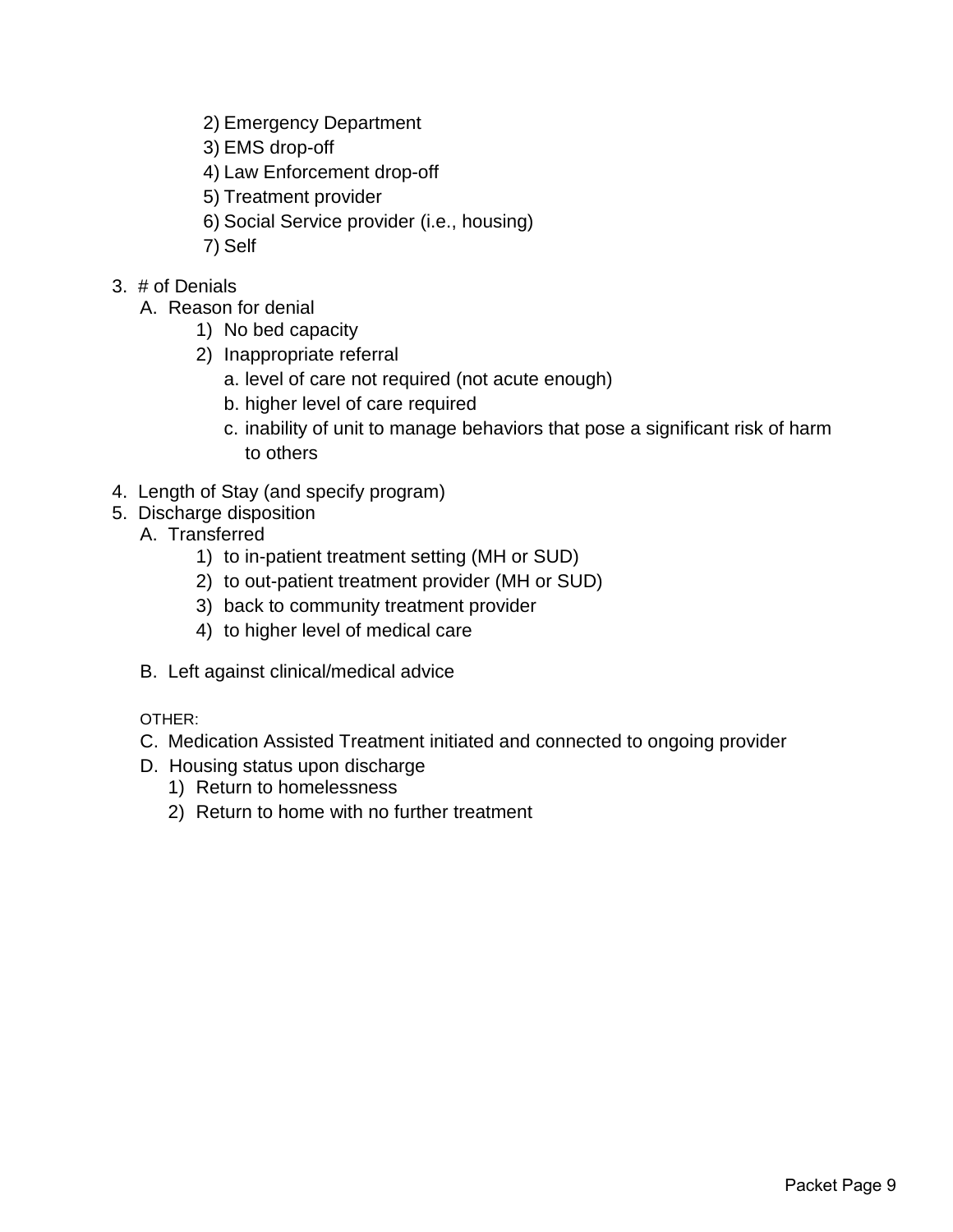



# Request for Proposals for the Innovation Fund Competition

# May 2018

| <b>Purpose of solicitation</b> | The Innovation Fund is an opportunity for justice                |
|--------------------------------|------------------------------------------------------------------|
|                                | agencies and local communities to implement bold and             |
|                                | innovative ideas in order to reduce over-incarceration           |
|                                | in jails and build capacity for future system change.            |
| <b>Eligibility</b>             | This competition is open to any jurisdiction with                |
|                                | governing authority over a local jail or jail system that has at |
|                                | least 50 beds. Jurisdictions that have received past             |
|                                | Safety and Justice Challenge funding are not eligible.           |
| Award                          | Selected applicants will receive technical assistance,           |
|                                | peer learning, and a grant of up to \$50,000 to support          |
|                                | a 15-month implementation process.                               |
| <b>RFP</b> Issue date          | May 1, 2018                                                      |
| Deadline for applications      | June 15, 2018                                                    |
| Notice of decision to          | September 2018                                                   |
| applicants and public          |                                                                  |
| announcement                   |                                                                  |
| Implementation period          | October 2018 – December 2019                                     |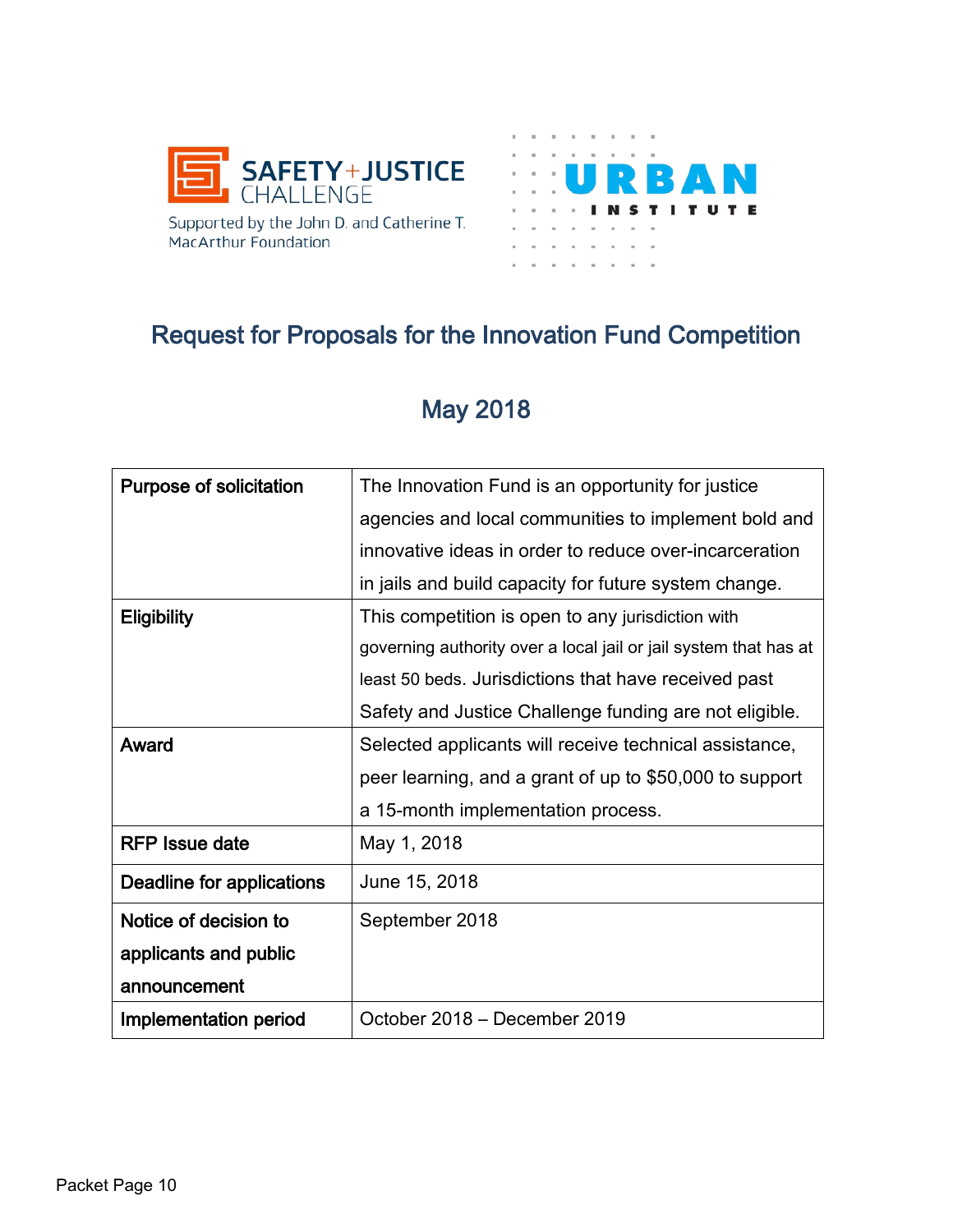## **Overview**

Since the 1980s, jail populations have more than tripled as America relies on local incarceration. In the United States, we have over 3,000 jails that hold 731,000 people on any given day, with nearly 12 million jail admissions annually. Jails form a critical part of our nation's incarceration problem with troubling individual, financial, and social consequences. Although most people booked into jail are released within a few days, being detained can place individuals on a slippery slope with serious consequences: job and housing loss, more punitive sentences, reduced social mobility, future criminal behavior, worsened health, and weakened familial and social bonds. These consequences become more severe for those entering jail already disadvantaged, whether because of mental illness, substance abuse, poverty, or other factors such as race and gender.

Fortunately, there is tremendous local-level innovation occurring across the country aimed at reducing incarceration and making the criminal justice system more fair and effective at protecting communities. To further support such innovative efforts nationwide, the [John D. and](https://www.macfound.org/)  [Catherine T. MacArthur Foundation](https://www.macfound.org/) (MacArthur) partnered with the [Urban Institute](http://www.urban.org/) (Urban) to launch the Innovation Fund in 2016. The purpose of the Innovation Fund is to foster and support innovative ideas from local jurisdictions that are consistent with the goals of MacArthur's Safety [and Justice Challenge](http://www.safetyandjusticechallenge.org/) to reduce over-incarceration in America while maintaining or enhancing public safety, with a particular focus on addressing disproportionate justice impact on lowincome individuals and communities of color.

To build on the momentum generated by the Innovation Fund work to date, MacArthur and Urban are announcing a second Innovation Fund competition.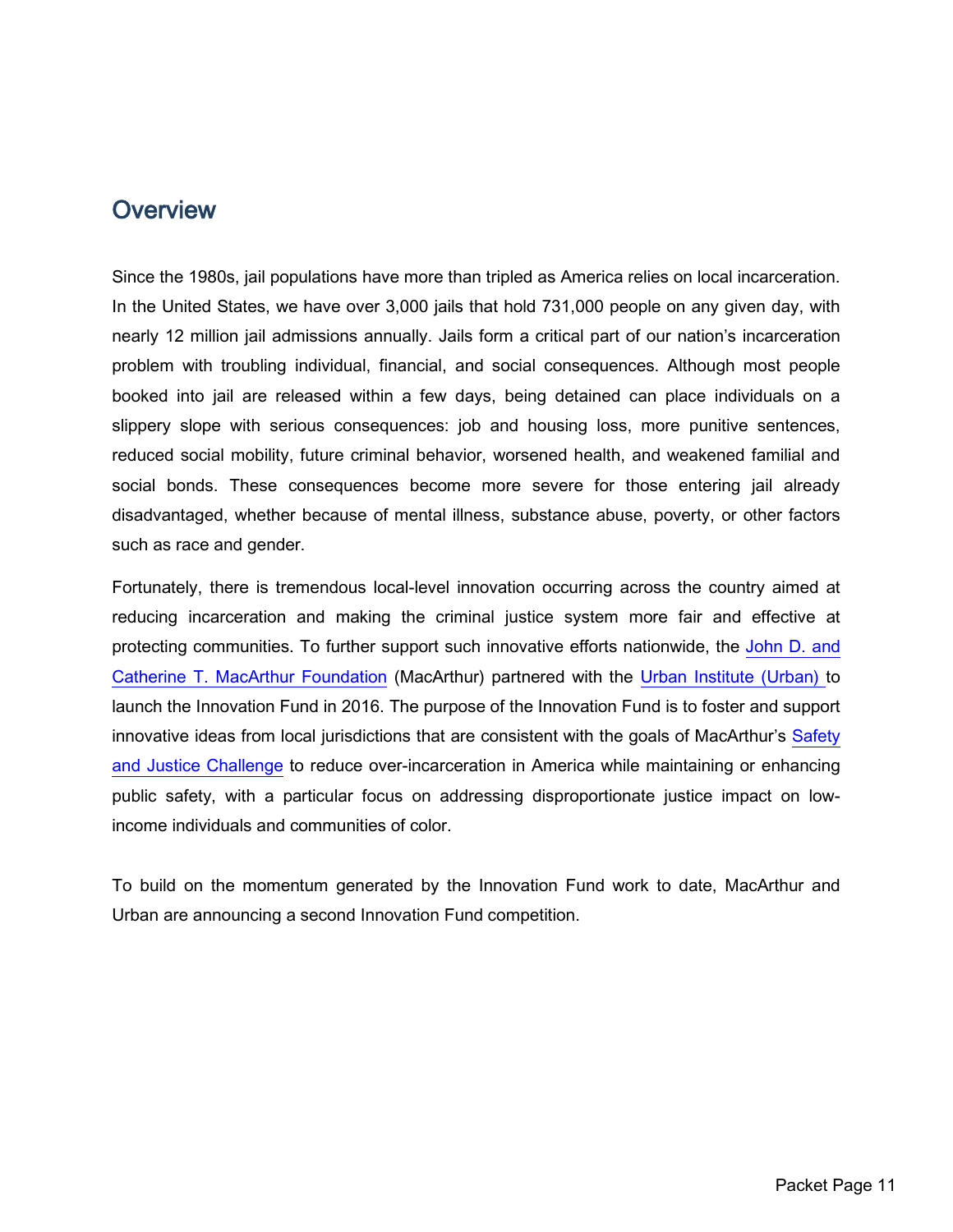# The Innovation Fund

We recognize that innovation and risk-taking can be difficult, especially in the criminal justice space. To this end, the Innovation Fund provides awardees with financial assistance, technical assistance, and a network of support to test bold and innovative ideas from start to finish. The first Innovation Fund competition yielded a cohort of 20 participant jurisdictions, diverse in their sizes, geography and areas of focus. Details on the work of the first round Innovation Fund sites are available at [http://www.safetyandjusticechallenge.org/innovation-fund/.](http://www.safetyandjusticechallenge.org/innovation-fund/)

The goals of the Innovation Fund include:

- **Creating a space for jurisdictions to test new ideas and take risks;**
- **•** Developing a better understanding of the key issues related to reducing the overuse of jail and measures that can be taken to address these issues;
- Enhancing capacity for coordination among stakeholders and future system change efforts in Fund participant sites; and
- Disseminating innovative practices and lessons learned during implementation to shape future initiatives.

## Types of support

The sites selected to participate in the Innovation Fund will benefit from the following:

- Grant awards of \$50,000. These awards are intended to fund the planning and implementation of the site's innovation for a 15-month period.
- Access to expert technical assistance (TA) and feedback from Urban. An Urban TA team will provide support over a 15-month period (October 2018–December 2019), which could include such activities as help troubleshooting challenges in planning and implementation, developing performance measures, and thought partnership to identify evidence-based practices to inform innovation design.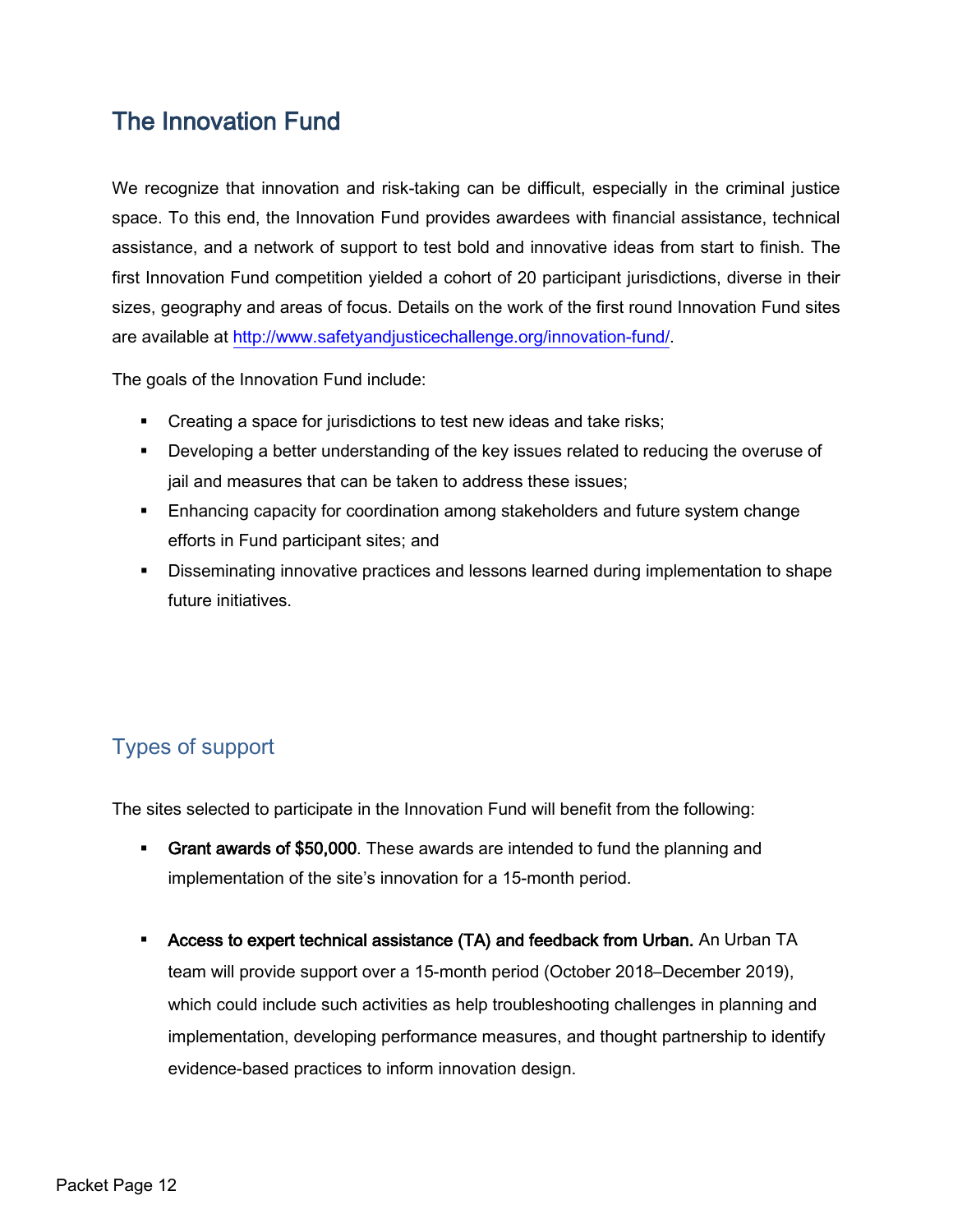- **Virtual peer learning opportunities.** Innovation Fund participants will have access to a wide variety of webinars, trainings, and peer consultation events hosted by Urban and the broader SJC partners through SJC Exchange, the networks' online platform for peer learning.
- Elevation of your jurisdiction's work through attendance at the Safety and Justice Challenge Network convenings. The SJC Network meets twice yearly to bring the network together based on shared issues and focus areas, roles in the system, and jurisdiction size; strengthen site capacity through plenaries, workshops, and access to TA providers; and inspire and motivate the teams to advance their reform work.
- Forming part of a network of jurisdictions at the forefront of a national movement to rethink the use of jail. Throughout the innovation period, participating jurisdictions will have the opportunity to interact and learn from experts and peer-sites as part of the robust Challenge network.

## Project Timeline

Applications for participation are due on June 15, 2018. Successful applicants will be notified by September 2018. Implementation and technical assistance will span a 15-month period from October 2018–December 2020. The first SJC convening after selection will occur October 17- 19, 2018; two representatives from each new Innovation Fund site will be expected to attend.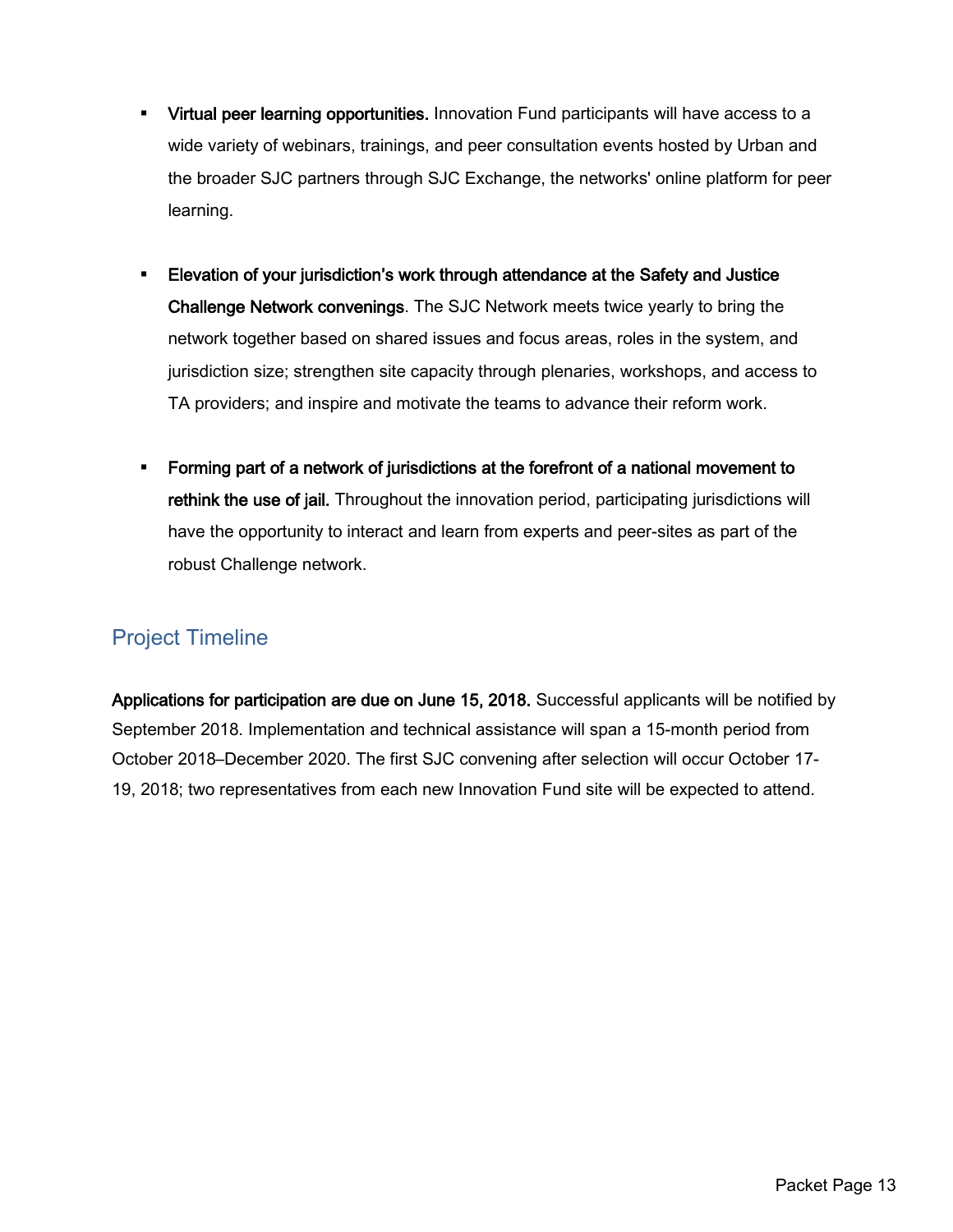## **Eligibility**

Any jurisdiction with governing authority over a local jail or jail system that has at least 50 beds is eligible to apply for grant funding through the Innovation Fund Competition. Jurisdictions that wish to contract with local partners to carry out some or all of the proposed innovation activities may apply with that partner and have the funds awarded directly to that partner if selected. Jurisdictions may submit more than one application under this solicitation. However, we will not fund more than one innovation in the same jurisdiction.

Communities that that received funding as a 2017-18 Innovation Fund site are not eligible to apply for this second round of funding.

Urban is interested in serving a diverse group of sites through the Innovation Fund. However, MacArthur and Urban believe that certain applicant characteristics will ensure sites get the most value possible out of Innovation Fund participation.

Potential impact. Sites should be able to articulate the impact their project would have on the challenges facing the jail population(s) in their jurisdiction. Projects that can clearly identify the characteristics of their population to be positively impacted by this project will be scored more highly than those who cannot.

Prove readiness to implement innovation. Sites are expected to clearly define the goals for their proposed innovation, including the scope and any associated planning and stakeholder engagement that has or will need to occur. Applications should indicate how the Innovation Fund funding will be spent in alignment with the site's goals.

# What Do We Mean by Innovation?

In the framework of the Innovation Fund, we understand innovation to include new solutions, strategies, processes, models, and/or products related to the jail population that lead to new or improved capabilities, relationships, and a better use of assets and resources. Ideas can be innovative locally, nationally, thematically, and/or in their approach to tackling challenges around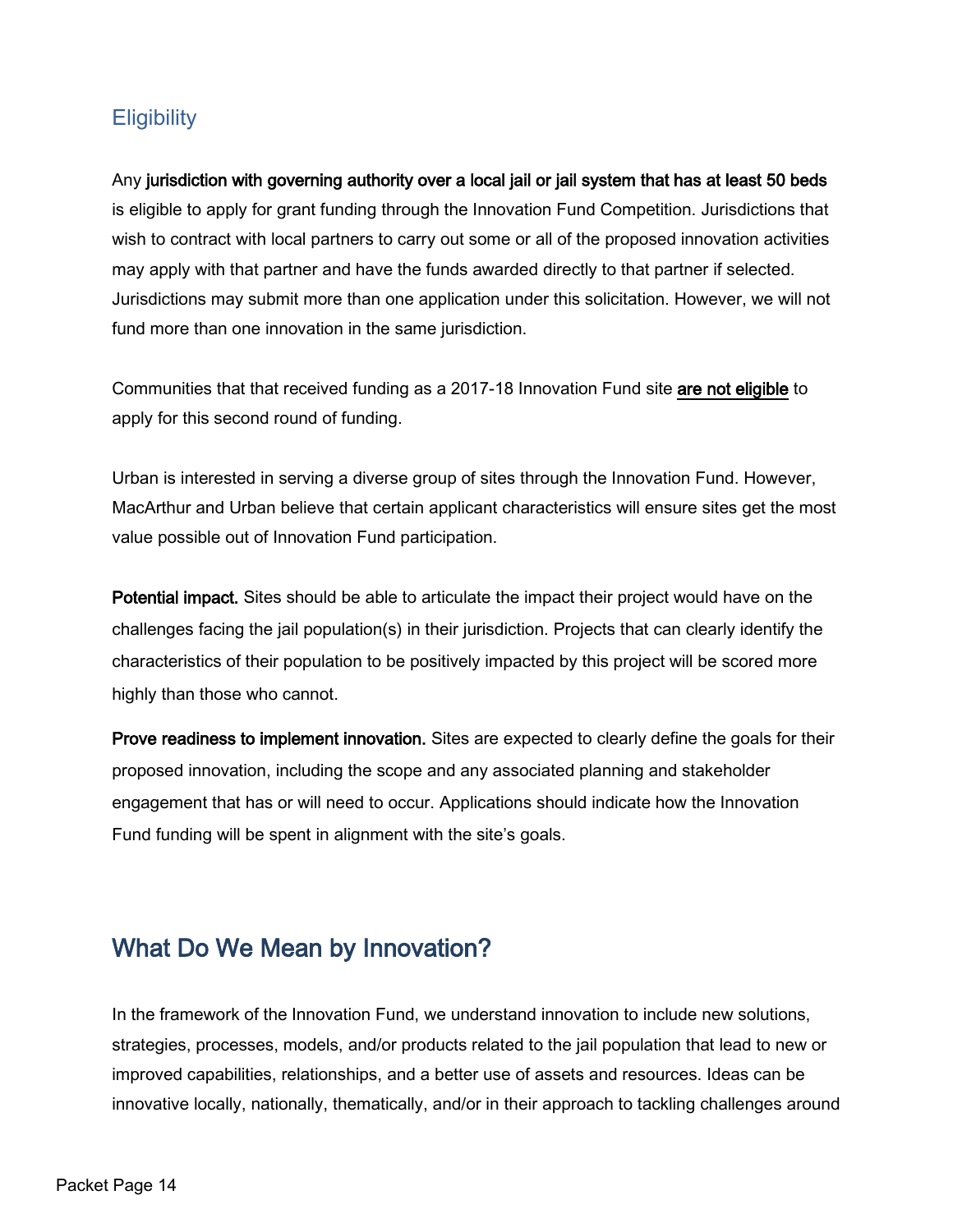the jail population, and must be rooted in research or evidence. Innovative ideas should be aimed at reducing jail populations while increasing public safety and creating a more fair, just, and equitable justice system.

The innovation must address challenges identified at one or more of these [decision points](http://www.safetyandjusticechallenge.org/series/decision-points/) in the criminal justice process:

- **arrest**;
- **charging**;
- **appointment of counsel;**
- **•** pretrial release/bail;
- **case processing;**
- **disposition and sentencing;**
- and reentry/community supervision.

### Potential Innovation Fund Activities

Examples of activities the Innovation Fund might support include, but are not limited to:

- Expanding or enhancing pretrial release, diversion, or management programs/systems;
- **IMPLEMENTER IMPLEMENT MEASURES**, processes, or mechanisms to reduce racial and ethnic disparities;
- Making improvements to technology, such as automated court reminders; kiosk and cell phones to replace office visits; and electronic monitoring systems as alternatives to incarceration;
- **IMPROM** 11 Improving behavioral health resources and alternatives to jail for those dealing with mental illness and substance abuse issues;
- Putting in place new developments and/or collaborations in data systems to collect, manage, analyze, and share data;
- Establishing, expanding, or enhancing cooperative partnerships and infrastructure to support coordination between agencies involved with jail populations;
- **IMPROM** 10 Improving police practice for conducting arrests and reducing jail bookings;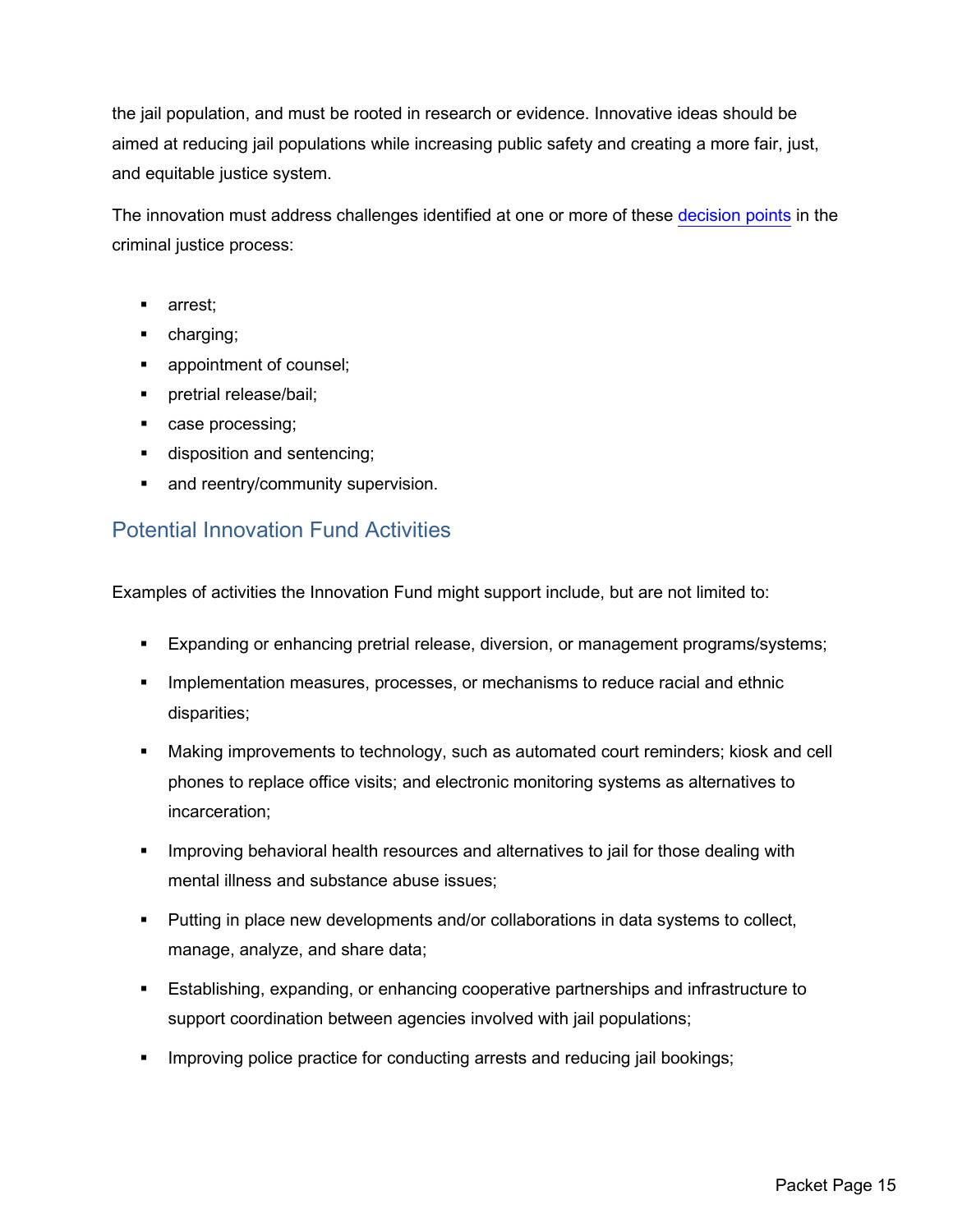- **IMPLEMENTER IMPLEMENT IMPLEM** Implementing speedy hearing processes, or alternative mechanisms to curtail use of incarceration for technical violations; or
- Activities that strengthen community engagement and systems reform.

You may wish to review the work undertaken by the first cohort of Innovation Fund sites, described [here.](http://www.safetyandjusticechallenge.org/innovation-fund/)

# Expectations of Awardees

The intention of the Innovation Fund is to create an opportunity for local jurisdictions to build capacity by providing a package of tailored support including technical assistance, peer learning, and financial support for future system change efforts leading to reduced reliance on local jails.

To that end, Innovation Fund awardees will be expected to:

- **Commit to participate in the Innovation Fund over the 15-month implementation period** (October 2018–December 2019).
- **Engage with the Innovation Fund and broader SJC network** on an ongoing basis, including:
	- o Sending a two-person team to participate in two SJC convenings annually. Attendees will participate in workshops and peer learning sessions, in addition to having opportunities to work with the Urban TA team. The Innovation Fund will cover travel expenses for the team directly (not through the grant to the jurisdiction);
	- $\circ$  Reporting progress on grant-funded activities to Urban on a quarterly basis, including quarterly financial reports;
	- o Sharing information with the other Innovation Fund and Challenge sites, and the field, on innovation efforts and lessons learned from them as they develop; and
	- o Participating in regular conference calls with the Urban TA team.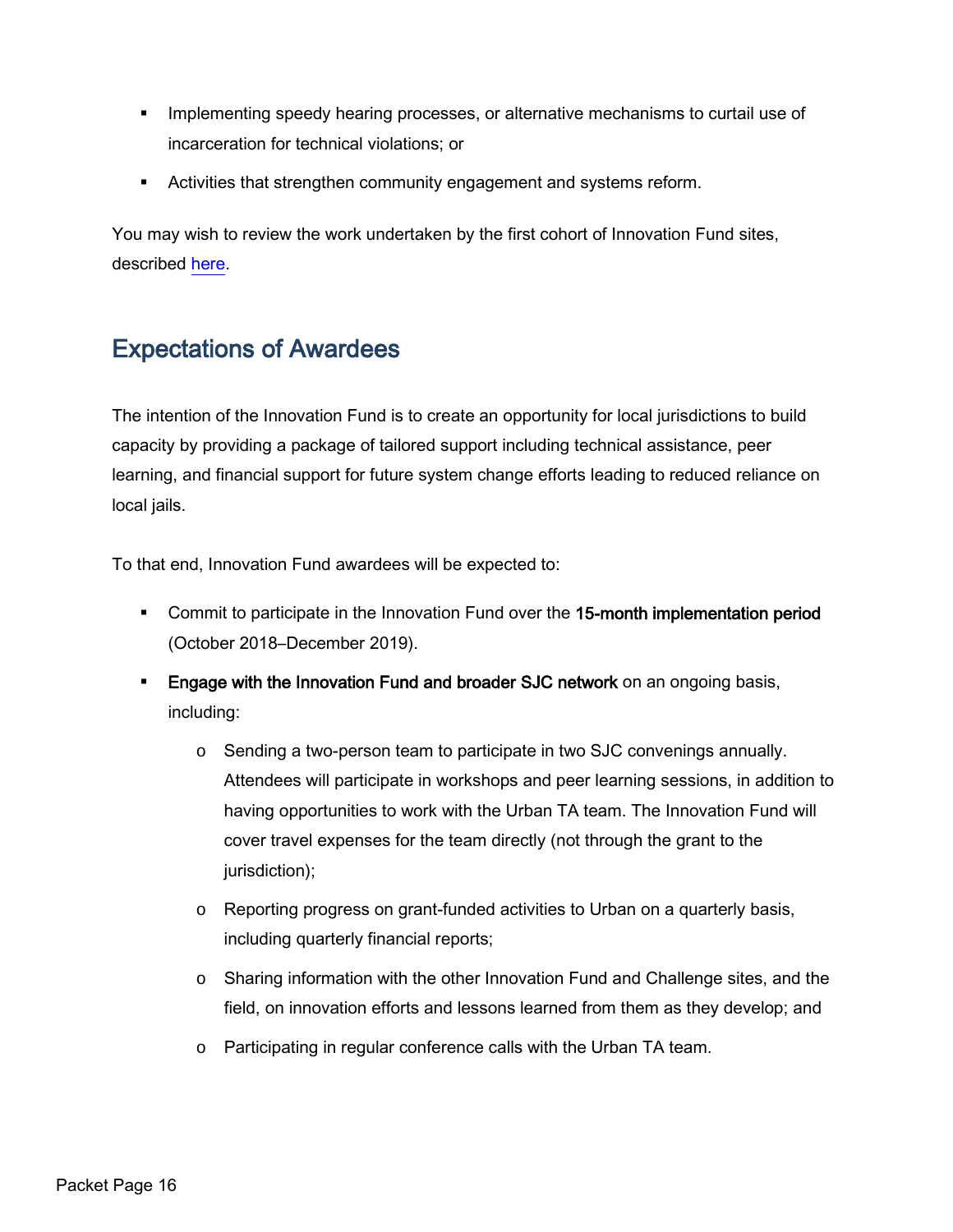- **Commit to ongoing monitoring and evaluation** of their innovation efforts, and to adapt and modify their efforts as indicated by evaluation and performance measurement results.
- **Participate in virtual learning opportunities** convened by Urban and the SJC network. This may include presenting, facilitating, and/ or attending.

# How to Apply

Please submit your application via the Innovation Fund's online platform at [https://innovation](https://innovation-fund.fluidreview.com/)[fund.fluidreview.com/](https://innovation-fund.fluidreview.com/) by 11:59 p.m. EST on June 15, 2018. Applications received after the deadline will not be accepted. You may save your work and return to edit your application within the application window before submitting it for review; reviewers will only look at final submitted applications. Note that any revisions after submission cannot be accommodated. Applications must be submitted through the Innovation Fund online platform; emailed or mailed applications will **not** be considered.

Should you experience any technical difficulties with the online application process, please email [support@fluidreview.com](mailto:support@fluidreview.com) for technical assistance. Direct assistance on web portal technical issues from Fluid Review's support desk will be available Monday-Friday, between the hours of 8 a.m. and 8 p.m. EST.

# Application and Site Selection

Applications are invited from any jurisdiction that has at least 50 beds with governing authority over a local jail or jail system. Sites that have participated in the Safety and Justice Challenge Network or the first round of the Innovation Fund Competition will not be eligible to apply.

Since resources are available to work with a select number of innovations, every effort will be made to identify those applicants where the conditions for maximum impact are present, as well as a group of innovations that together represent jurisdictions large and small, urban and rural, and from various regions of the country.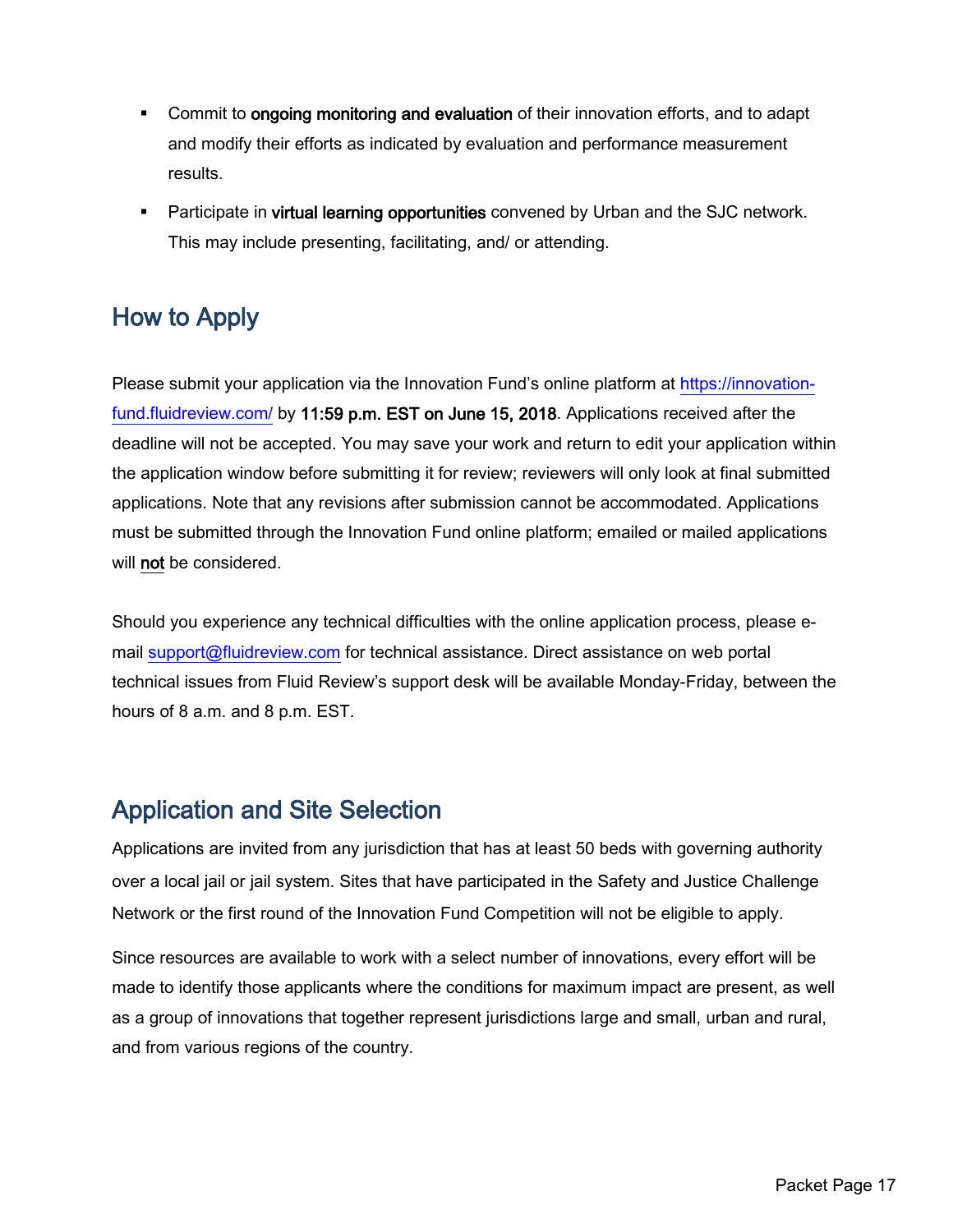We will also make efforts to select innovations that represent the continuum of decision points in the criminal justice system.

Please ensure you highlight any particular populations (e.g. women, individuals that identify as LGBTQ+, Native Americans) that may be a specific focus of your innovation.

## **Prerequisites**

The elements of the application addressing the prerequisite criteria will not be scored, but are required from every applicant. Applications that do not adequately address the two prerequisite criteria will not be considered.

- Cover Letter Each application must begin with a joint letter signed by the head of the lead applicant agency/organization and other key partnering organizations. The letter should outline the significance of the proposed innovation and what issues it will address with the support of the Innovation Fund, state the request of the partnering organizations, and affirm the willingness of the signatories to participate in the innovation.
- Abstract Each application must include a 250-word abstract.

## Selection Criteria

The following criteria will be used to select innovations from among the applicants that meet the prerequisites. Please ensure that your application addresses each item.

### (1) Innovation Design and Implementation (60%)

- 1.1 Please provide a detailed description of the innovation your jurisdiction wishes to pursue. Your answer should address the following (up to 750 words total):
	- What is your innovation?
	- Why is this idea innovative for your jurisdiction/community?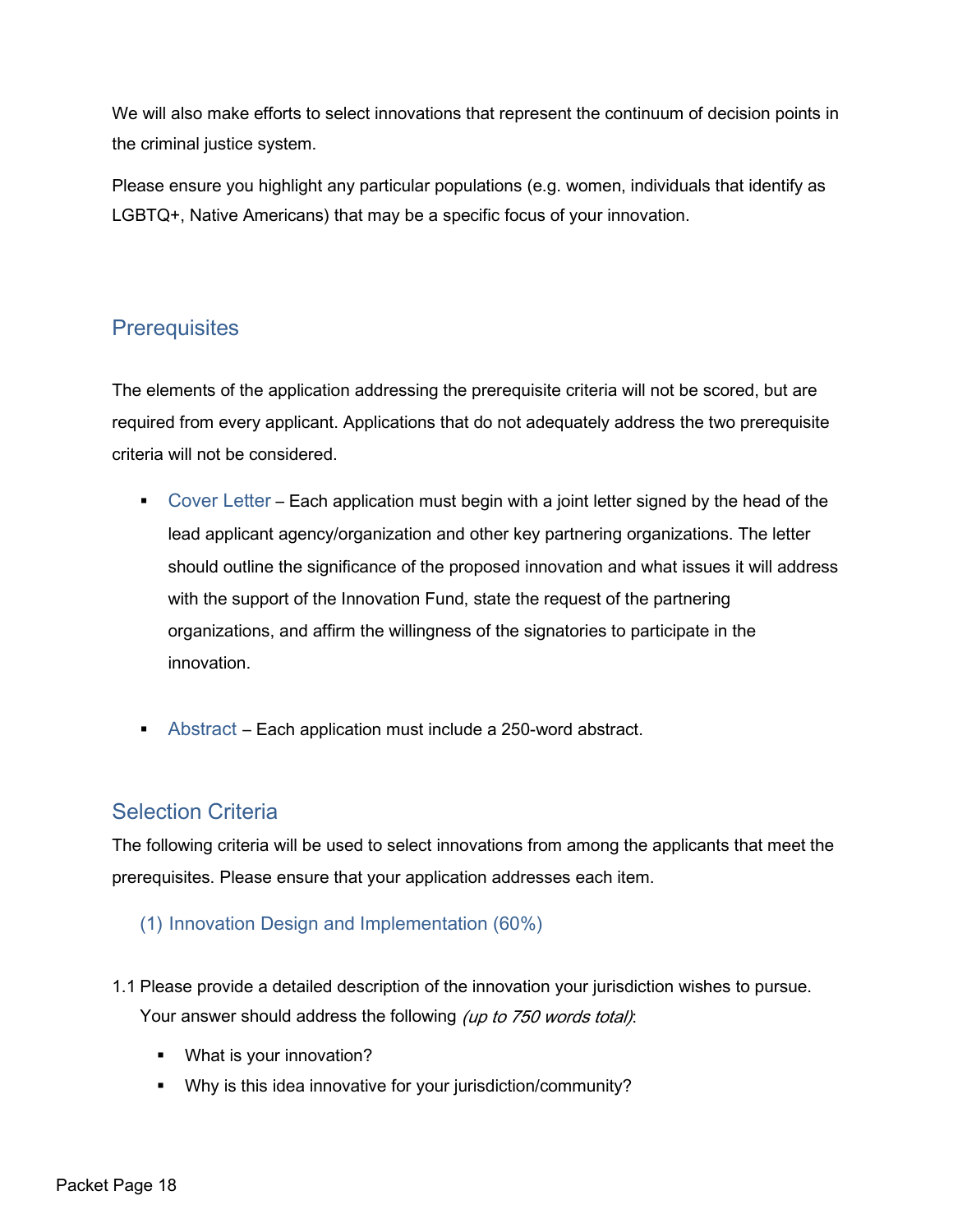- If applicable, what specific population will your innovation benefit?
- 1.2 Describe how your proposed innovation will affect the use of jail in your jurisdiction. Please include details on what you hope to achieve in terms of measurable results and/or practice changes. (*up to 500 words total*).
- 1.3 Describe your implementation plan, including the timeline that you will use to achieve the goals and objectives identified (up to 500 words total).

### (2) Leadership and Capacity (30%)

- 2.1 Who will be the lead agency for this initiative and why is this agency best suited to spearhead this effort around the use of jail in your jurisdiction? Your answer to this question should address the following (up to 400 words total):
	- What is the lead agency's organizational capacity and experience to manage projects with successful implementation and necessary collaboration?
	- What will be the most formidable challenges for the proposed effort and how will the lead agency manage them?
- 2.2 What other key stakeholders, if any, will be integral to the success of this effort and why? (up to 400 words)
- 2.3 What makes now an opportune time to engage in this work? Your answer to this question should address the following (up to 400 words):
	- Has this idea been explored before, and if so, why haven't you been able to implement your innovation in the past?
	- What other initiatives, if any, are you involved in that are relevant to the success or timeliness of your proposed innovation?
- 2.4 Describe the type of technical assistance and analytic supports you anticipate will be needed to successfully implement this innovation (up to 250 words).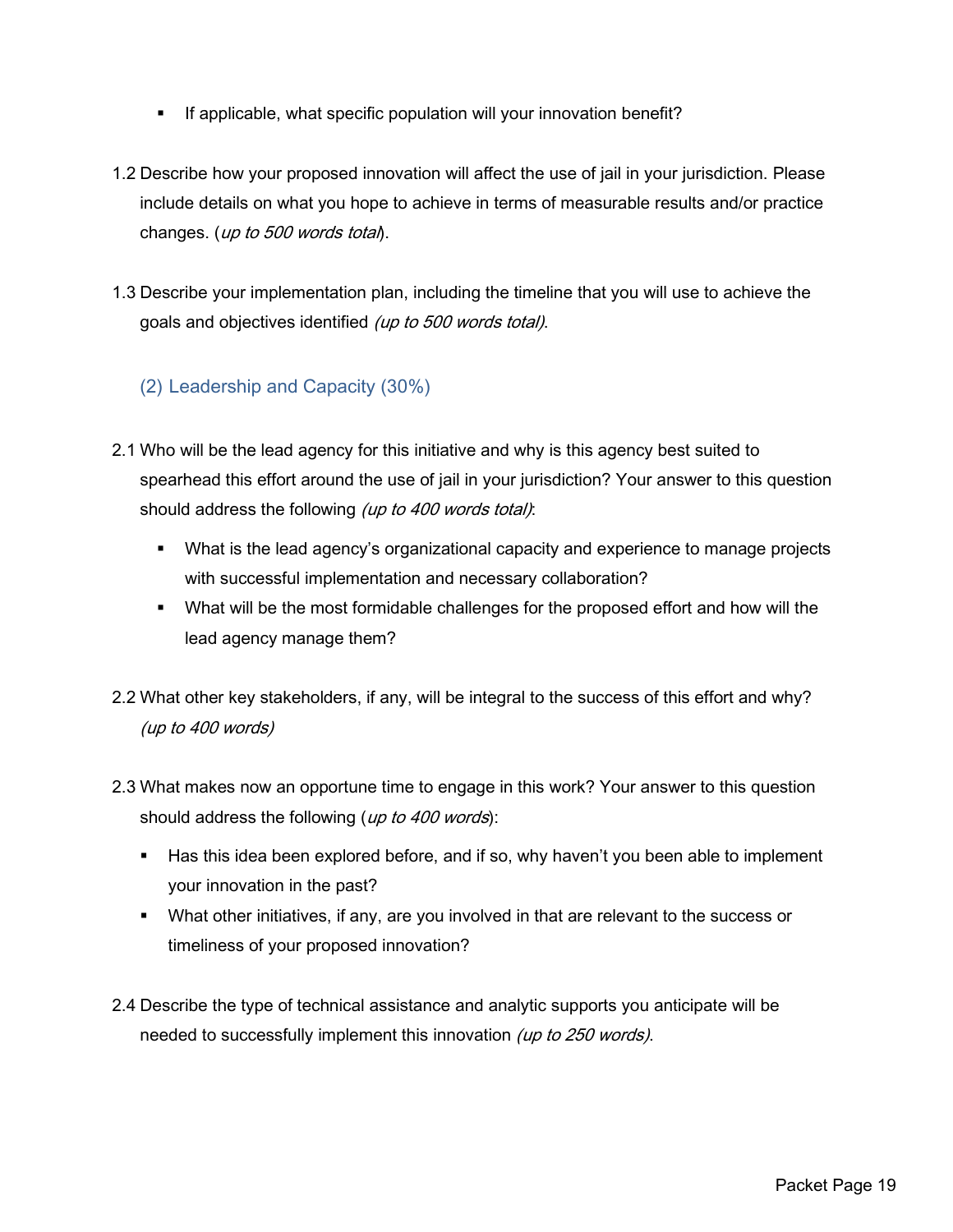### (3) Budget (10%)

3.1 In two to three sentences, please summarize how you will use the \$50,000 (up to 150 words).

Sites selected to participate in the Innovation Fund will receive \$50,000 to support a 15 -month implementation process (October 2018 – December 2019). All applicants are required to submit a budget and a budget narrative. Applicants should use the [sample budget template w](https://innovation-fund.fluidreview.com/pm/resource/eyJoZnJlIjogOTE4MjE4MjQsICJ2cSI6IDMyMzgwfQ/)hen possible, but are permitted to use their own format provided it includes the required information. Please ensure you're explaining all costs associated with this project (both direct and indirect) and all costs should be itemized.

Applicants should provide an accompanying narrative to correspond to the line-item budget cost components. This narrative should include justification for the costs and assumptions, methodologies, and/or formulas relevant to the cost components. Please consider the following in your narrative when relevant costs are included:

- **Labor/Salaries:** Include the name (if unfilled position, include title only), title, and either annual salary with % of time (or FTE)  $or$  the number of estimated hours with the hourly rate. Fringe benefits should be itemized separately from the salary/hourly rate and no other loadings should be included in these base rates. Note: Only include personnel currently (or expected to be) employed by your agency; staff from partnering organizations, consultants, and other contractors should be detailed in the Contractor/Consultants line-item.
- **Fringe Benefits:** Must be included for personnel costs; Include numerical rate and description of components (e.g., Health Insurance, FICA, pension, etc.); OR attach most recent Negotiated Indirect Cost Rate Agreement (NICRA) if fringe rate is incorporated therein.
- **Contractors/Consultants:** Include the name of the entity, the services that will provided by each and the breakdown of how the estimate was derived (hourly rates, etc.) as well as a description of the relevancy to your project. Any person or organization that is not employed directly by your County should be included in this category.
- **Data Enhancements:** This line-item would include things such as software purchases geared at enhancing the county's capacity to understand and collect criminal justice related data. Please be sure to include vendor name and rates as relevant and in as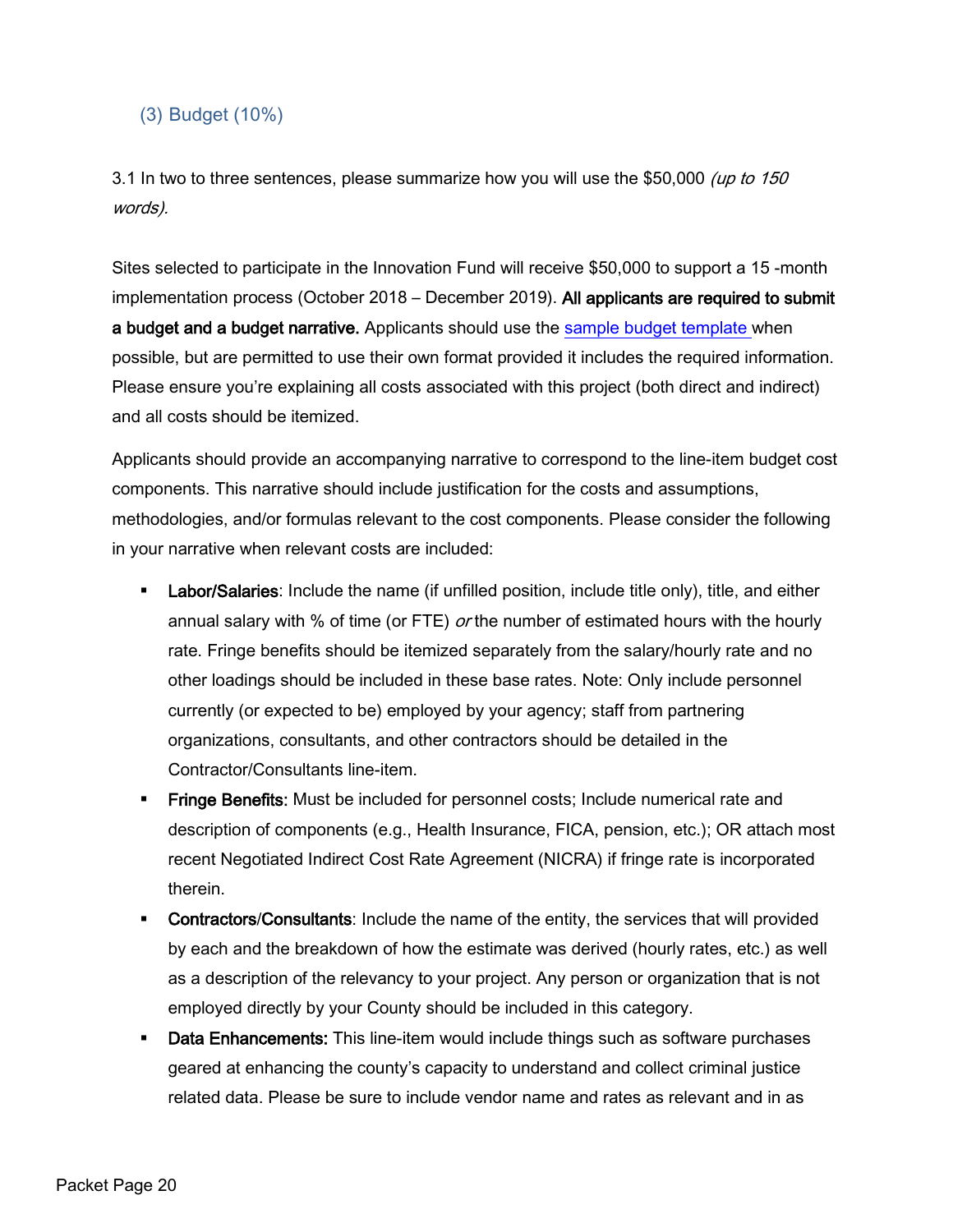much detail as possible, such as what will be purchased, individual price, how the cost was estimated, and relevancy to your project. Attach supporting materials when possible.

- **Equipment/Hardware:** Includes items such as computers that are necessary for the success of the proposed innovation. Please include vendor name and rates as relevant and in as much detail as possible. At a minimum, this should include a description of the item, individual price, how the cost was estimated, and relevancy to your project. Attach supporting materials when possible.
- **Supplies:** Includes items such as printing costs, postage and delivery, notebooks, and other general office items that are necessary to implement the proposed innovation. Please include as much detail as possible in determining how these costs are calculated.
- **Travel:** Include description of project travel, including breakdown of all costs. Note that this should NOT include travel to Safety and Justice Challenge Network Meetings, as this will be covered separately by Urban and project partners.
- **Events/Meetings/Trainings:** Include any costs related to events, meetings, or trainings under the proposed innovation, such as food, meeting space and other supplies relevant to the event. Please be sure to include detail to how the estimated costs are calculated. For instance, if you plan to spend \$500 on an event – please break down the components of this amount (how much is spent on food (\$x/person for x people), event space, and materials).
- **Other Direct Costs:** For all other costs, detail the item and how the cost was estimated.
- **Indirect Costs**: If your agency incorporates any costs into an overhead pool (which might be categorized as overhead, general and administration, indirect costs, etc.) you may likewise incorporate these costs in the same way into your budget. If your organization has a current NICRA approved by a government agency, you may attach this as documentation for the rate included in your budget. If you do not have a NICRA, but include these costs in your budget and your budget narrative should include a description of the components of your cost pool (rent, Executive Director, Accounting staff, etc.) and how the rate was derived.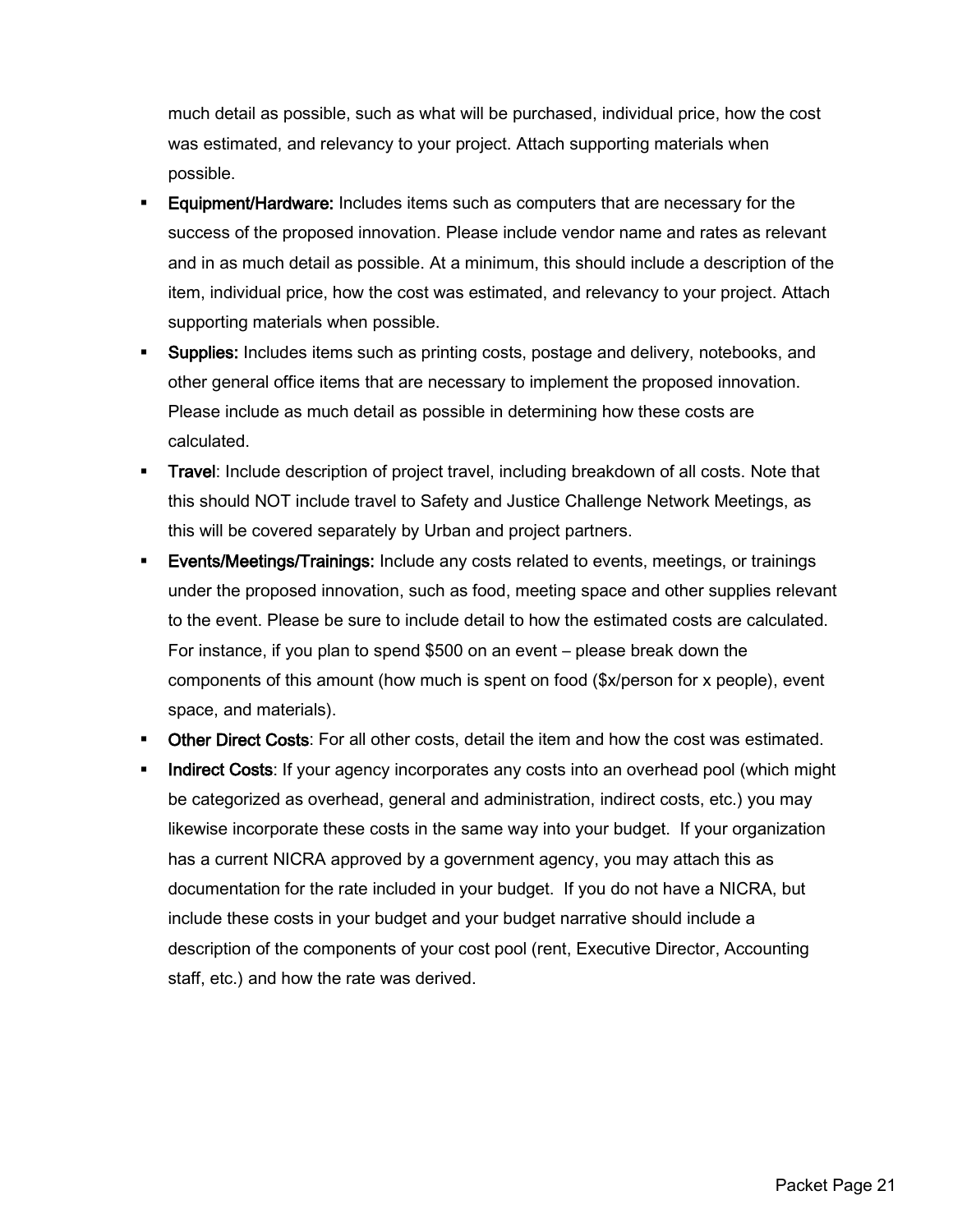## Notification of Decision

Applicants will be notified of a decision on their application via e-mail from the Foundation and Urban. Applicants who are selected will have one week to confirm their interest in moving forward.

# To Learn More

The Urban Institute and MacArthur Foundation will host two live webinars to confirm details about the competition and application process as well as to answer questions. The content of these webinars will be identical (aside from the question and answer), and they will be recorded and accessible via the Innovation Fund project page at [https://innovation-fund.fluidreview.com/.](https://innovation-fund.fluidreview.com/)

The webinars are scheduled as follows:

Tuesday, May 15, 2018 from 12:00pm-1:00pm Eastern Standard Time Thursday, June 7, 2018 from 11:00am-12:00pm Eastern Standard Time

Registration is required to participate in these sessions.

Please register for the Tuesday, May 15, 2018 webinar at: [https://attendee.gotowebinar.com/register/6506751873640243970.](https://attendee.gotowebinar.com/register/6506751873640243970)

Please register for the Thursday, June 7, 2018 webinar at: [https://attendee.gotowebinar.com/register/1291115113191826434.](https://attendee.gotowebinar.com/register/1291115113191826434)

Webinars will be recorded and posted on our online platform at [https://innovation](https://innovation-fund.fluidreview.com/)[fund.fluidreview.com/.](https://innovation-fund.fluidreview.com/) We will also post answers to questions received regarding the Innovation Fund opportunity and RFP there.

### Applicants are not required to attend a webinar.

Should you have any questions about the application process, please send an e-mail to Evelyn McCoy at [emccoy@urban.org.](mailto:emccoy@urban.org) We will make an effort to answer your individual questions and